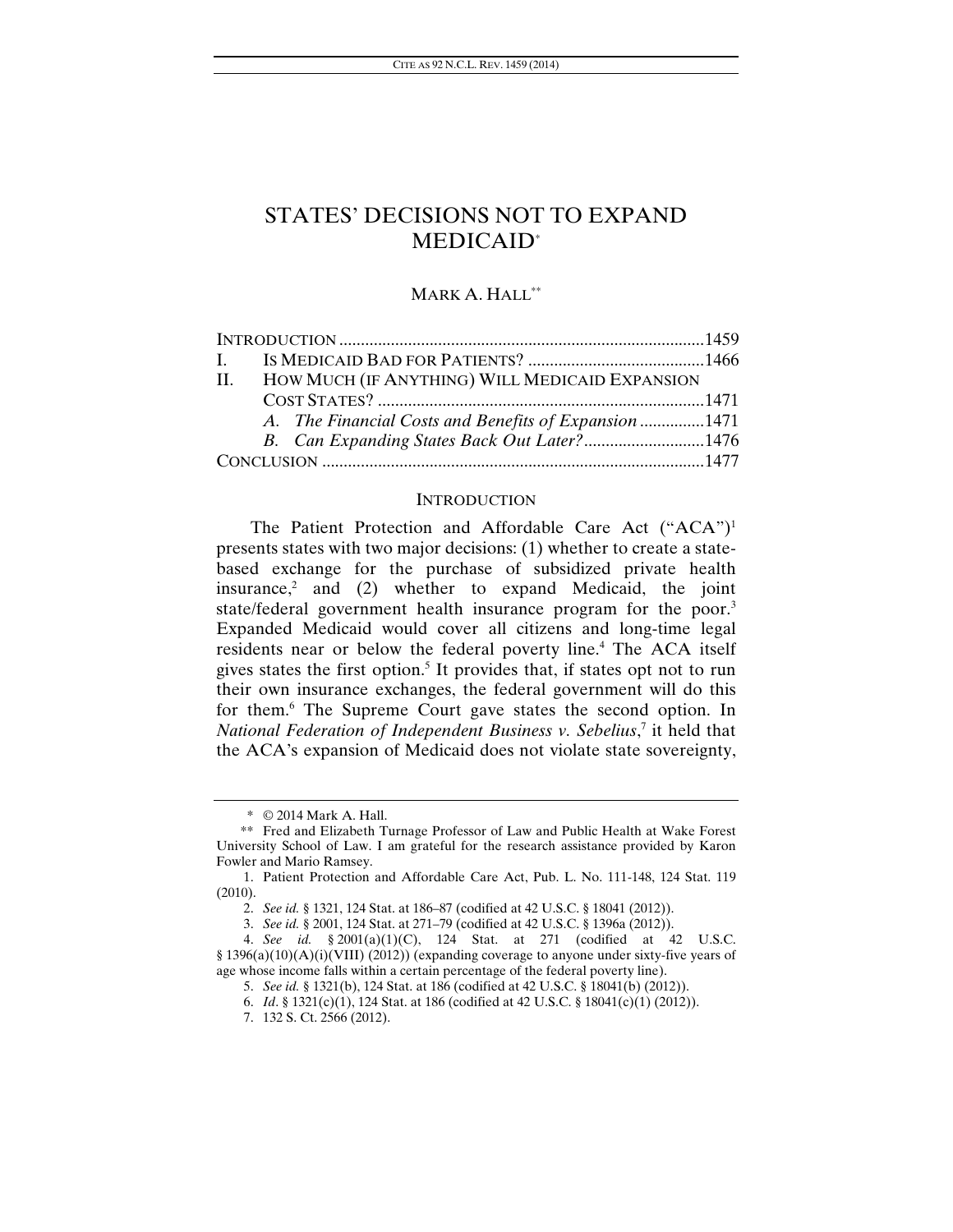but only if states are allowed to opt out of the expansion without sacrificing their current Medicaid funding.<sup>8</sup>

Contrary to most initial expectations, over half the states have refused to create their own insurance exchanges,<sup>9</sup> and roughly half have refused to expand Medicaid.<sup>10</sup> These decisions clearly follow political lines. All the states that refused both of these options are led by Republican governors or legislative majorities.<sup>11</sup> Still, the extent of red-state resistance to the ACA's core structures is surprising. States that run their own insurance exchanges have much more local control over the very kind of important policy and regulatory matters that conservatives vociferously complain the federal government usurps.12

<sup>8.</sup> *See id.* at 2607–08.

 <sup>9.</sup> Sarah Kliff, *It's Official: The Feds Will Run Most Obamacare Exchanges*, WASH. POST WONKBLOG (Feb. 18, 2013, 10:37 AM), http://www.washingtonpost.com/blogs /wonkblog/wp/2013/02/18/its-official-the-feds-will-run-most-obamacare-exchanges/.

Nineteen states rely on the federally facilitated marketplace: Alabama, Alaska, Arizona, Florida, Georgia, Indiana, Louisiana, Mississippi, Missouri, New Jersey, North Carolina, North Dakota, Oklahoma, Pennsylvania, South Carolina, Tennessee, Texas, Wisconsin, and Wyoming. *See State Action to Establish Health Insurance Marketplaces*, COMMONWEALTH FUND, http://www.commonwealthfund.org/Maps-and-Data/State-Exchange-Map.aspx (last visited May 5, 2014). Seven other states also rely on the federally facilitated marketplace but conduct their own plan management: Kansas, Maine, Montana, Nebraska, Ohio, South Dakota, and Virginia. *Id.*

 <sup>10.</sup> Sabrina Tavernise & Robert Gebeloff, *Millions of Poor Are Left Uncovered by Health Law*, N.Y. TIMES (Oct. 2, 2013), http://www.nytimes.com/2013/10/03/health/millions -of-poor-are-left-uncovered-by-health-law.html?hp&\_r=1&. The states that have no plan to expand Medicaid at this time are: Alabama, Alaska, Florida, Georgia, Idaho, Kansas, Louisiana, Maine, Mississippi, Montana, Nebraska, North Carolina, Oklahoma, South Carolina, South Dakota, Tennessee, Texas, Wisconsin, and Wyoming. *See State Decisions on Health Insurance Marketplaces and the Medicaid Expansion, 2014*, HENRY J. KAISER FAMILY FOUND., http://kff.org/health-reform/state-indicator/state-decisions-for-creatinghealth-insurance-exchanges-and-expanding-medicaid/ (last visited May 5, 2014). The Kaiser Commission on Medicaid and the Uninsured classifies five states as being in "Open Debate," meaning the states have no plans to expand Medicaid but have recent public statements made by the Governor, have issued a waiver proposal, or have passed a Medicaid expansion bill in at least one chamber of the legislature: Indiana, Missouri, Pennsylvania, Utah, and Virginia. *Id.* 

<sup>11.</sup> *See* David K. Jones & Scott L. Greer, *State Politics and the Creation of Health Insurance Exchanges*, 103 AM. J. PUB. HEALTH e8, e9 (2013); *Where the States Stand on Medicaid Expansion*, ADVISORY BOARD COMPANY (Jan. 24, 2014, 11:13 AM), http://www.advisory.com/Daily-Briefing/Resources/Primers/MedicaidMap; *see also* Lawrence R. Jacobs & Timothy Callaghan, *Why States Expand Medicaid: Party, Resources, and History*, 38 J. HEALTH POL. POL'Y & L. 1023, 1025 (2013) (analyzing various political factors that correlate with states' decisions about whether to embrace the ACA).

<sup>12.</sup> *See* David K. Jones et al., *Pascal's Wager: Health Insurance Exchanges, Obamacare, and the Republican Dilemma*, 39 J. HEALTH POL. POL'Y & L. 97, 130 (2014) ("[M]any Republican-led states paradoxically protested a federal 'takeover' of the health care system by giving Washington the power to take over exchanges in their states.").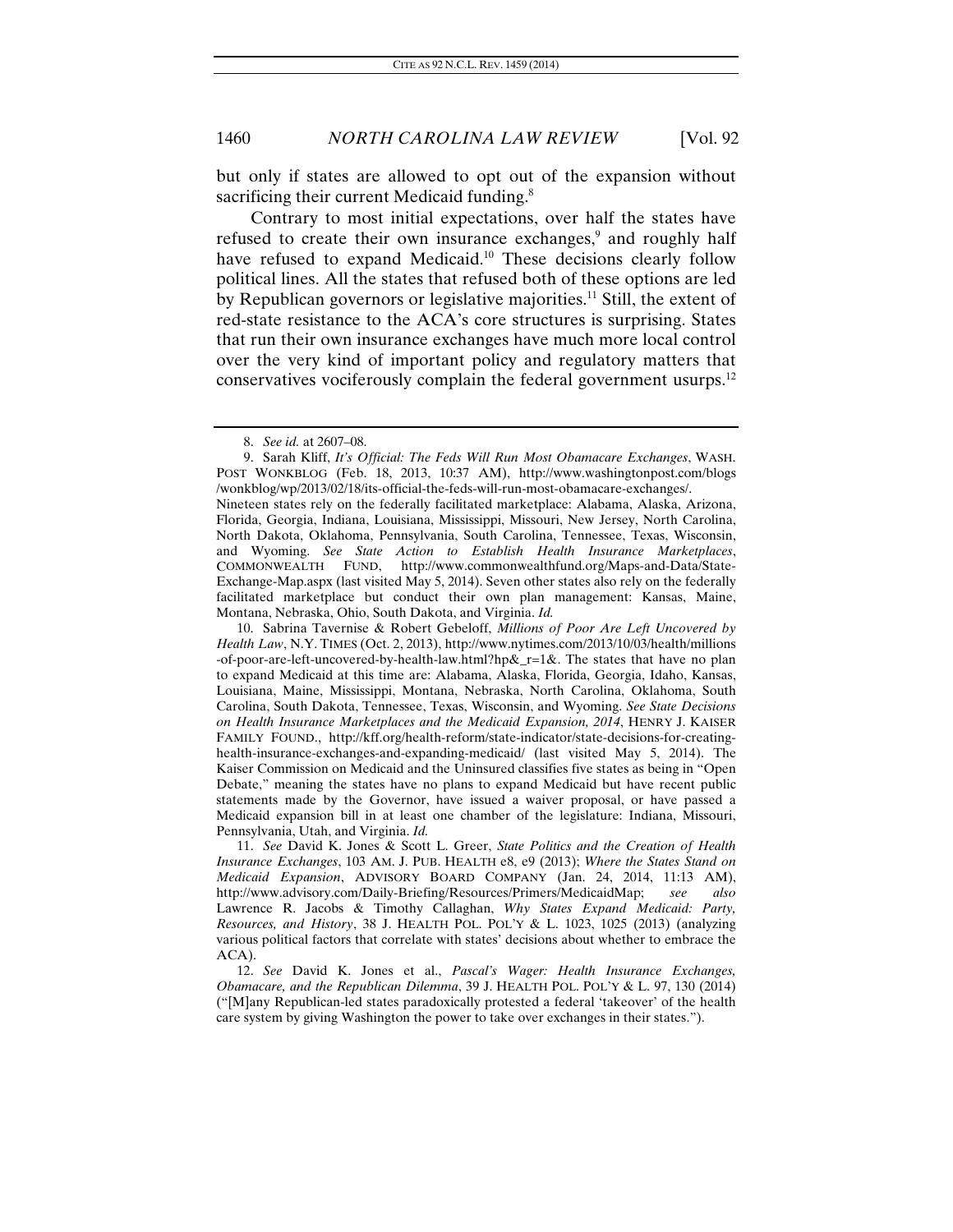Therefore, conservative opposition to state-based exchanges, which necessarily defaults to federal control, is at odds with their professed political and ideological principles.13 Instead, this refusal appears to be based on the hope that, by not establishing state-based exchanges, ACA opponents can raise the legal argument that residents of states without state-based exchanges lose their eligibility for federal subsidies to purchase private insurance.<sup>14</sup>

As for Medicaid expansion, the surprise in failing to expand is not political; it is simply the financial fact that refusing to expand foregoes vast sums of federal funding. Conventionally, the federal government has paid for at least half of states' Medicaid's costs, but, for the expansion population, the ACA generously commits the federal government to fund 100% of the costs in the first year (2014), scaling back slightly to 90% of the costs by year 2020.<sup>15</sup> Thus, states that refuse to expand Medicaid are declining a tremendous opportunity to leverage their own limited resources to produce more than a nine-fold return on investment. Moreover, the very states that are making this choice are the states that have the most to gain from expansion.16 Their current Medicaid programs are, on the whole, the leanest in the country, and so they would gain the most in using federal funds to raise their programs to parity with other states.<sup>17</sup>

15. *See* Patient Protection and Affordable Care Act, Pub. L. No. 111-148, § 2001(a)(3), 124 Stat. 119, 272 (2010) (codified at 42 U.S.C. § 1396d(y)(1)(A)–(E) (2012)); *see also* Sara Rosenbaum & Timothy M. Westmoreland, *The Supreme Court's Surprising Decision on the Medicaid Expansion: How Will the Federal Government and States Proceed?*, 31 HEALTH AFF. 1663, 1665 (2012) (summarizing funding commitments made by the federal government in the ACA).

16. *See* MATTHEW BUETTGENS & MARK A. HALL, URBAN INST., WHO WILL BE UNINSURED AFTER HEALTH INSURANCE REFORM? 4 fig.2 (2011), *available at* http:// www.urban.org/uploadedpdf/1001520-Uninsured-After-Health-Insurance-Reform.pdf (finding that all southern states, except for Virginia, would experience a double-digit decline in the uninsurance rate if the ACA were fully implemented, while no states in the Northeast would experience such a large decline).

17. *See id.*; JOHN HOLAHAN ET AL., KAISER COMM'N ON MEDICAID & THE UNINSURED, THE COST OF NOT EXPANDING MEDICAID 9 fig.9 (2013), *available at*  http://kff.org/medicaid/report/the-cost-of-not-expanding-medicaid/.

<sup>13.</sup> *See* LAWRENCE R. JACOBS & THEDA SKOCPOL, HEALTH CARE REFORM AND AMERICAN POLITICS 90–91 (rev. ed. 2012) (describing the conservative about-face that occurred when health care reformers attempted to incorporate health insurance exchanges into the ACA).

 <sup>14.</sup> Although a federal court in the District of Columbia recently rejected this argument, *see* Halbig v. Sebelius, CV 13-0623, 2014 WL 129023, at \*1, \*18 (D.D.C. Jan. 15, 2014), similar challenges are pending in other jurisdictions. *See* Jonathan Weisman & Sheryl Gay Stolberg, *G.O.P. Maps Out Waves of Attacks Over Health Law*, N.Y. TIMES (Nov. 20, 2013), http://www.nytimes.com/2013/11/21/us/politics/gop-maps-out-waves-ofattacks-over-health-law.html?\_r=0.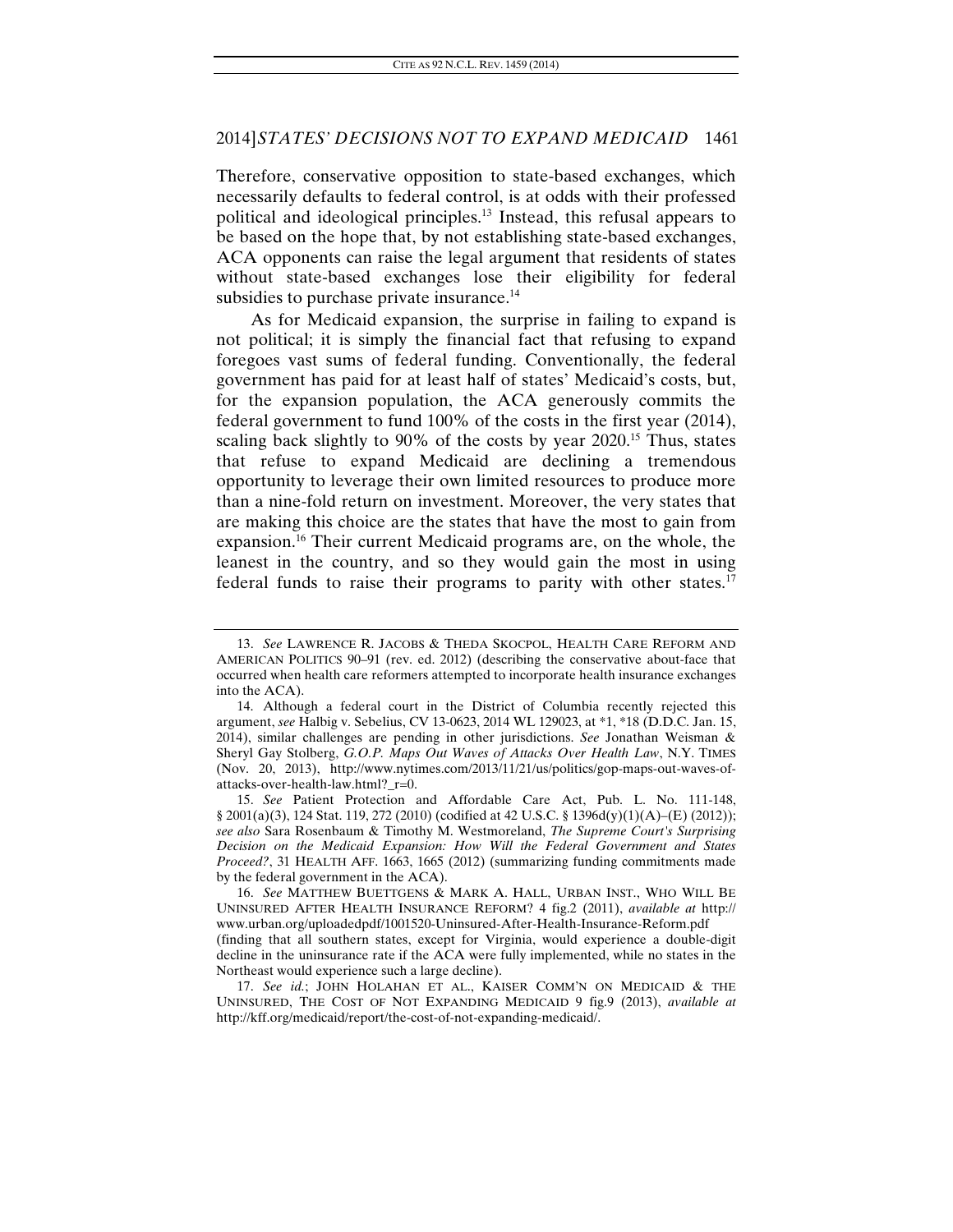While expanding states will increase their current federal funding by only about 16% over the first ten years of the ACA, non-expanding states will forgo increases of federal funding of more than 25% during that same period.18 In addition, hospitals in these states have the most to lose. The ACA, assuming that states would expand Medicaid, cuts \$18 billion in existing federal funding to hospitals for their uncompensated care for low-income uninsured patients.19 Despite losing this funding, hospitals are still required to treat uninsured patients in emergencies and nonprofit hospitals are required to provide charity care to the uninsured.<sup>20</sup> Therefore, failure to expand Medicaid puts hospitals in especially dire financial straits.

To understand these issues fully, a word or two more is needed about how Medicaid is structured. When originally enacted in  $1965$ <sup>21</sup> Medicaid was built around traditional categories of welfare recipients.22 The common theme was to designate who among the poor is most deserving of assistance: those who are also elderly, disabled, children, pregnant, or single parents.23 Federal standards set minimum eligibility standards that states were free to exceed, which many have done to varying extents.<sup>24</sup> Yet, many have not.<sup>25</sup> This state-

 21. Social Security Amendments of 1965, Pub. L. No. 89-97, 79 Stat. 286. *See generally* KAISER COMM'N ON MEDICAID & THE UNINSURED, MEDICAID: A PRIMER (2013), *available at* http://kff.org/medicaid/issue-brief/medicaid-a-primer/ (providing information on the scope, structure, and operations of the Medicaid system).

 22. KAISER COMM'N ON MEDICAID & THE UNINSURED, *supra* note 21, at 1 (explaining that Medicaid was originally conceived as a medical assistance supplement for people receiving cash welfare assistance).

23. *See id.*

<sup>18.</sup> *See* BUETTGENS & HALL, *supra* note 16, at 5.

 <sup>19.</sup> *See* John A. Graves, *Medicaid Expansion Opt-Outs and Uncompensated Care*, 367 NEW ENG. J. MED. 2365, 2365 (2012) (noting that the \$18.1 billion reduction in the Medicaid Disproportionate Share Hospital payments represents a 75% decrease from the current level of \$22.1 billion); *see also* Mitchell H. Katz, Commentary, *Future of the Safety Net Under Health Reform*, 304 JAMA 679, 679 (2010) (discussing the threat to the safetynet hospitals that these cuts represent).

<sup>20.</sup> *See* 42 U.S.C. § 1395dd (2012) (imposing medical screening and stabilizing treatment requirements and imposing civil penalties of \$50,000 for not complying with this responsibility); Patient Protection and Affordable Care Act, Pub. L. No. 111-148, § 9007, 124 Stat. 119, 855 (2010) (codified at I.R.C.  $\S 501(r)$  (2012)) (imposing limitations on charges and financial assistance requirements for hospitals to qualify as a  $501(c)(3)$ charitable hospital organization).

<sup>24.</sup> *See* § 1396a(a)(10)(A)(ii) (giving states the opportunity to expand coverage to those not listed in Medicaid's original coverage); KAISER COMM'N ON MEDICAID & THE UNINSURED, *supra* note 21, at 1 (noting that states have considerable flexibility regarding eligibility, benefits, provider payments, delivery systems, and other aspects of the program).

<sup>25.</sup> *See* KAISER COMM'N ON MEDICAID & THE UNINSURED, *supra* note 21, at 5; Nicole Huberfeld, *Federalizing Medicaid*, 14 U. PA. J. CONST. L. 431, 435 (2011).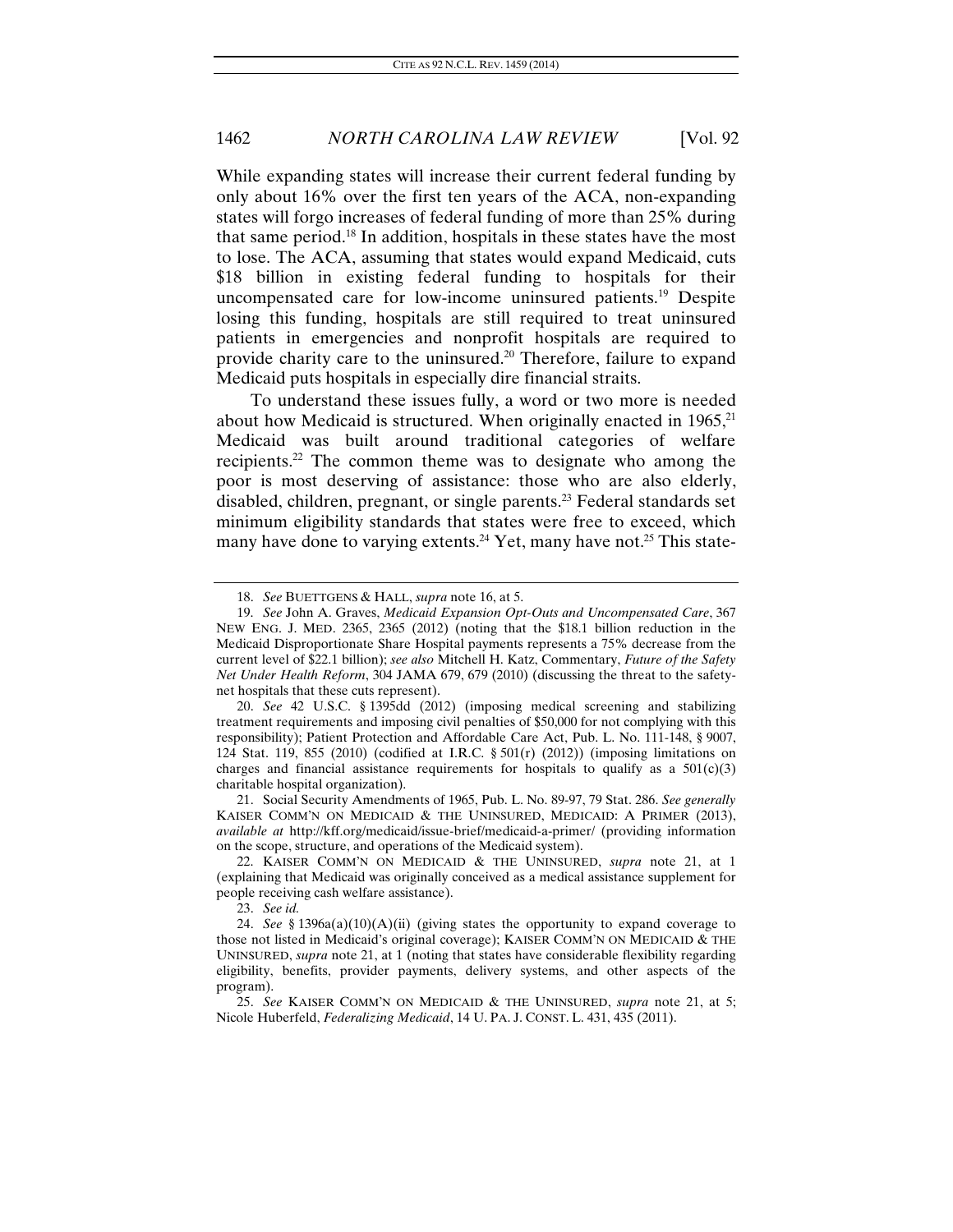level flexibility has produced a complex tapestry of coverage rules across the nation.26

The ACA's major reform of Medicaid is to expand coverage to all people at or below 138% of the federal poverty level, $^{27}$  evening out the wide variation among states and including all citizens who are near poverty, regardless of family composition or reason for poverty.28 For most states, this will be a substantial expansion, estimated to cover ten million more people who are currently uninsured, and it will be funded mostly with federal revenues.<sup>29</sup> But, states that refuse to expand Medicaid create an abrupt cliff in the ACA's benefits. Sliding scale subsidies to purchase private insurance increase to cover essentially the entire cost of insurance as a person's income declines toward the federal poverty level.<sup>30</sup> The ACA, however, does not authorize private insurance subsidies for people below the poverty line because Congress assumed that expanded Medicaid would cover the poor. $31$  Therefore, a person earning one dollar less than the federal poverty line receives no help from the ACA if a state does not expand Medicaid, but a person who makes one dollar above the federal poverty line receives virtually free insurance.<sup>32</sup>

If Medicaid expansion were funded mainly by each state, we might better understand a willingness to tolerate this inequity in order to reduce taxpayer burden. But, refusing expansion does nothing of the sort. Because expansion is funded almost entirely through federal taxes, $33$  taxpayers in refusing states receive almost no relief. $34$  Instead,

<sup>26.</sup> *See* Huberfeld, *supra* note 25, at 435.

<sup>27.</sup> *See* Avery Johnson, *What You Need to Know About the Affordable Care Act*, WALL ST. J. (Sept. 28, 2013, 8:23 PM), http://online.wsj.com/news/articles/SB1000 1424052702304213904579093371338509610. The statute actually states the level as 133%, but the Modified Adjusted Gross Income ("MAGI") disregards 5% of an applicant's income, which equates to 138% of the federal poverty line. *See Medicaid Expansion*, AM. PUB. HEALTH ASS'N, http://www.apha.org/advocacy/Health+Reform/ACAbasics/medic aid.htm#Medi5 (last visited May 5, 2014).

<sup>28.</sup> *See* KAISER COMM'N ON MEDICAID & THE UNINSURED, *supra* note 21, at 1–2.

<sup>29.</sup> *See* HOLAHAN ET AL., *supra* note 17, at 7.

<sup>30.</sup> *See* Phil Galewitz, *In States That Don't Expand Medicaid, Some of the Uninsured May Still Get Help*, KAISER HEALTH NEWS (Aug. 11, 2013), http://www.kaiserhealthnews .org/Stories/2013/August/12/income-projections-low-income-Obamacare-state-medicaidmarketplace-exchange.aspx.

<sup>31.</sup> *See* Patient Protection and Affordable Care Act, Pub. L. No. 111-148, § 1401(a), 124 Stat. 119, 213–15 (2010) (codified at I.R.C. § 36B (2012)).

<sup>32.</sup> *See* Galewitz, *supra* note 30.

 <sup>33.</sup> *See* BRANDON HEMMINGS ET AL., CTR. FOR HEALTHCARE RESEARCH & TRANSFORMATION, THE IMPACT OF ACA TAXES AND FEES 1–3 (2013), *available at* http://www.chrt.org/assets/price-of-care/CHRT-Issue-Brief-August-2013.pdf (identifying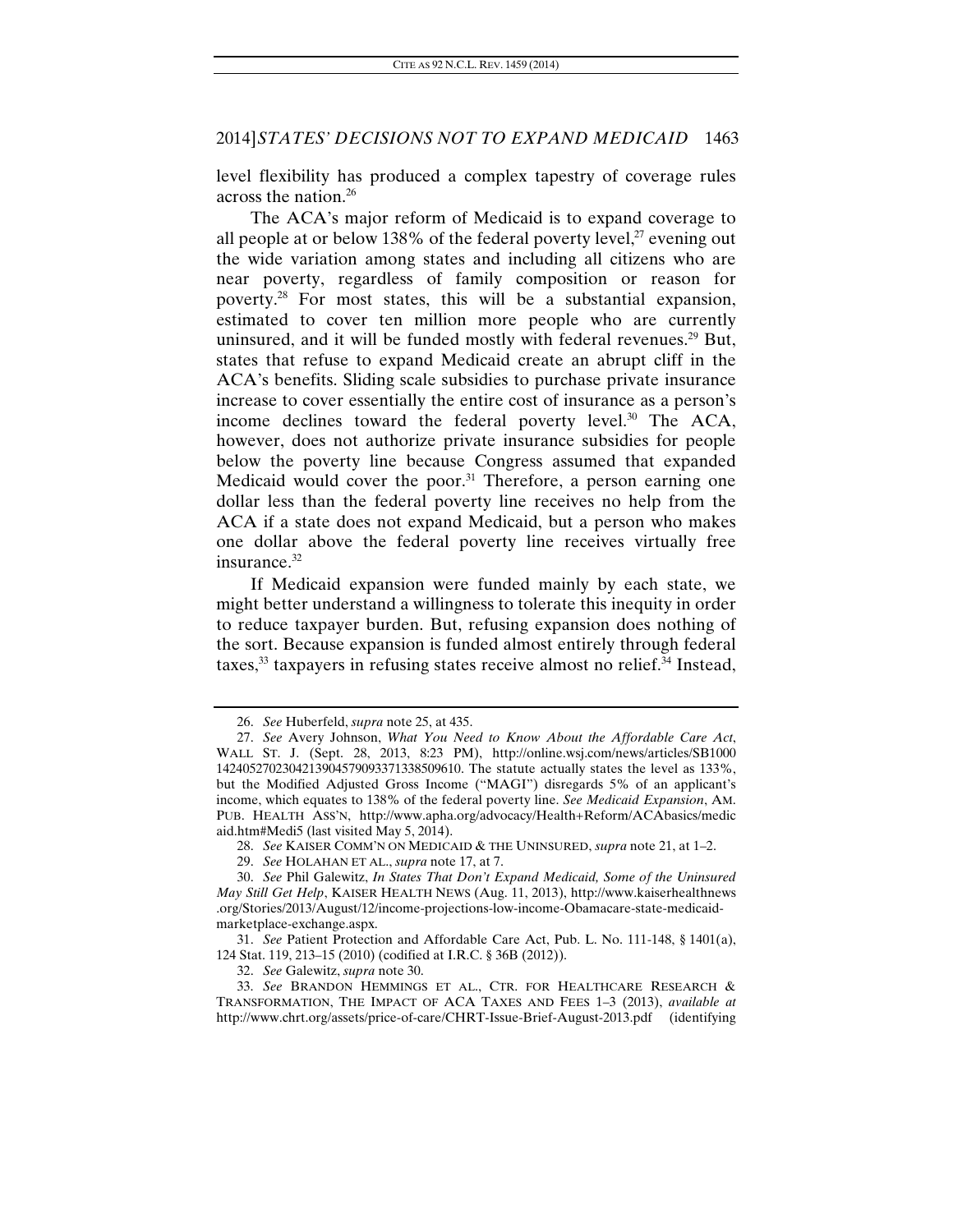they continue to pay increased taxes under the ACA, in order to fund Medicaid benefits enjoyed only by citizens of expanding states.<sup>35</sup>

Why would conservative political leaders want to refuse \$50 billion a year of federal benefits, $36$  even though their own citizens still pay the same federal taxes that fund these benefits for other states? And, why do this when the health and lives of millions of poor people are at stake? One distinct possibility is implicit racism. This degree of pitched opposition by states to a major federal domestic initiative has not been seen since the civil rights era of the 1960s. Then, too, states opposed federal intervention (for integration) based on states' rights principles.37 But, the true motives were patent. It is certainly possible that similar motives are among the mix of sentiments shared by at least some opponents of Medicaid expansion. President Obama's political standing, of course, is sharply divided by race;<sup>38</sup> thus, it is no surprise that blacks support the ACA much more strongly than whites.<sup>39</sup> The inference that these views are tinged with racism is not based simply on speculation. Social psychologists have studied the extent to which views about President Obama's health care reform plan are influenced by racial prejudice, distinct from party preference or general social ideology. One study found, for instance, that measures of implicit racial bias were associated with views on President Obama's health reform plan, but not with an identical plan that the study attributed to former President Clinton.40

the federal taxes used to offset the costs of the premium subsidies and Medicaid expansion).

<sup>34.</sup> *See* Sarah Baron, *10 Frequently Asked Questions About Medicaid Expansion*, CENTER FOR AM. PROGRESS (Apr. 2, 2013), http://www.americanprogress.org/issues /healthcare/news/2013/04/02/58922/10-frequently-asked-questions-about-medicaidexpansion/.

<sup>35.</sup> *See id.*

<sup>36.</sup> *See* HOLAHAN ET AL., *supra* note 17, at 7.

<sup>37.</sup> *See generally* TAYLOR BRANCH, PILLAR OF FIRE: AMERICA IN THE KING YEARS 1963–65 (1998) (analyzing the states' rights argument advanced by mostly southern states and the resulting tensions over the federal role within the state).

 <sup>38.</sup> In the 2012 presidential election, 93% of black voters voted for Obama, compared with only 39% of white voters. *See Decision 2012, Presidential Election Results*, NBC NEWS, http://elections.nbcnews.com/ns/politics/2012/all/president/ (last updated Feb. 3, 2014).

 <sup>39.</sup> According to one survey, for instance, three quarters of blacks approve of Obama's health care law, whereas fewer than 40% of whites approve. *See* Michael Ramlety & Kyle Dropp, *August 2013 Tracking Poll Memo*, MORNING CONSULT (Sept. 4, 2013), http://themorningconsult.com/2013/09/august-2013-tracking-poll-memo/.

 <sup>40.</sup> Eric D. Knowles et al., *Racial Prejudice Predicts Opposition to Obama and His Health Care Reform Plan*, 46 J. EXPERIMENTAL SOC. PSYCHOL. 420, 422–23 (2010).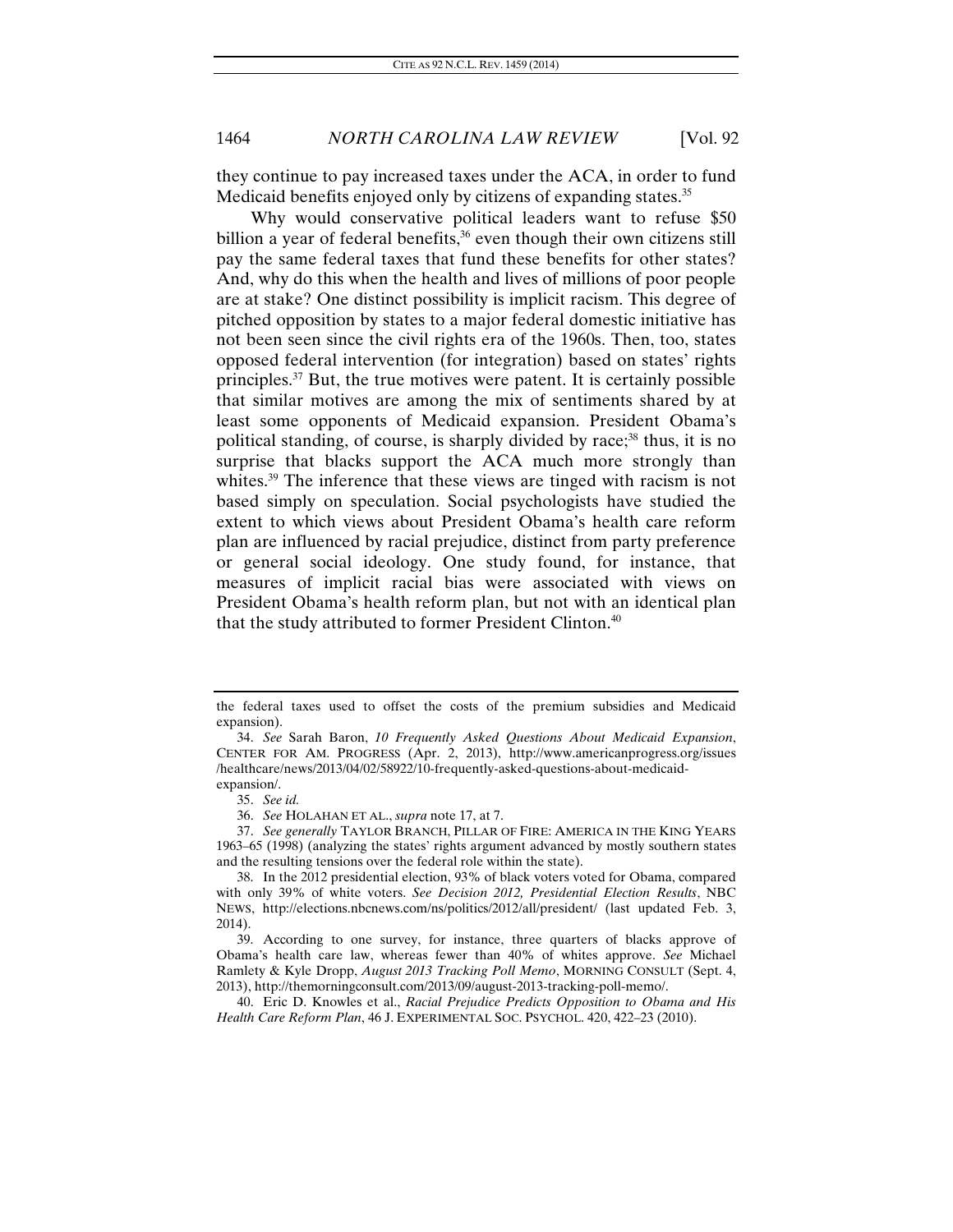More than simply politics and racial bias, blacks' support for the ACA is rooted in what they stand to gain, especially from Medicaid expansion. People of color make up about 60% of the country's uninsured population eligible for expanded Medicaid.<sup>41</sup> Among black adults who are uninsured, almost two-thirds would qualify for expanded Medicaid.<sup>42</sup> Whites make up only  $40\%$  of low-income uninsured people, and only 42% of uninsured white adults would qualify for expanded Medicaid.43 These disparities suggest that politicians who oppose Medicaid expansion will do more damage to their black than their white constituencies.<sup>44</sup>

I hasten to say that I do not ascribe racist motives to anyone in particular, or in general. I only stress that appearances here are disturbing. Therefore, to reject the racist hypothesis, we must look elsewhere for a convincing explanation to deny federal benefits that would save lives and improve health. One obvious reason, given the current political climate, is raw political spite. Many Republican officials believe that the ACA's enactment was not fully legitimate because it lacked bipartisan support and because Democratic leaders used procedural rules to overcome a filibuster threat in the Senate.<sup>45</sup> Some state lawmakers and regulators proudly proclaim their opposition to the ACA, and trumpet their purposefully obstructive strategies.<sup>46</sup> Others, however, hide behind a veil of public policy

 44. *See* ARTIGA ET AL., *supra* note 43, at 4 (reporting that over half of the people who lose eligibility due to not expanding are people of color).

 <sup>41.</sup> KAISER COMM'N ON MEDICAID & THE UNINSURED, THE IMPACT OF CURRENT STATE MEDICAID EXPANSION DECISIONS ON COVERAGE BY RACE AND ETHNICITY 7 (2013), *available at* http://kff.org/disparities-policy/issue-brief/the-impact-of-current-statemedicaid-expansion-decisions-on-coverage-by-race-and-ethnicity/.

 <sup>42.</sup> VERNON SMITH ET AL., KAISER COMM'N ON MEDICAID & THE UNINSURED, HEALTH COVERAGE FOR THE BLACK POPULATION TODAY AND UNDER THE AFFORDABLE CARE ACT 4 (2013).

 <sup>43.</sup> SAMANTHA ARTIGA ET AL., KAISER COMM'N ON MEDICAID & THE UNINSURED, THE IMPACT OF THE COVERAGE GAP IN STATES NOT EXPANDING MEDICAID BY RACE AND ETHNICITY 3 fig.4 (2013), *available at* http://kff.org/disparitiespolicy/issue-brief/the-impact-of-the-coverage-gap-in-states-not-expanding-medicaid-byrace-and-ethnicity/; SMITH ET AL., *supra* note 42, at 7, 9.

<sup>45.</sup> *See* JACOBS & SKOCPOL, *supra* note 13, at 114–19 (examining the last minute deals and maneuvers required to enact the ACA without Republican votes); Elizabeth Rigby et al., *Party Politics and Enactment of "Obamacare": A Policy-Centered Analysis of Minority Party Involvement*, 39 J. HEALTH POL. POL'Y & L. 57, 82 (2013) (noting the marginalization of Republicans in the final stages of enacting the ACA).

<sup>46.</sup> *See, e.g.*, Jay Bookman, Editorial, *Ga. Insurance Chief Brags About Sabotage of ObamaCare*, ATLANTA J. CONST. (Aug. 29, 2013, 8:22 AM), http://www.ajc.com/weblogs /jay-bookman/2013/aug/29/ga-insurance-chief-brags-about-sabotage-obamacare/ (quoting the Georgia Commissioner of Insurance bragging that his office was doing "[e]verything in [its] power to be an obstructionist"); Editorial, *Perry's Latest Move Against Obamacare to*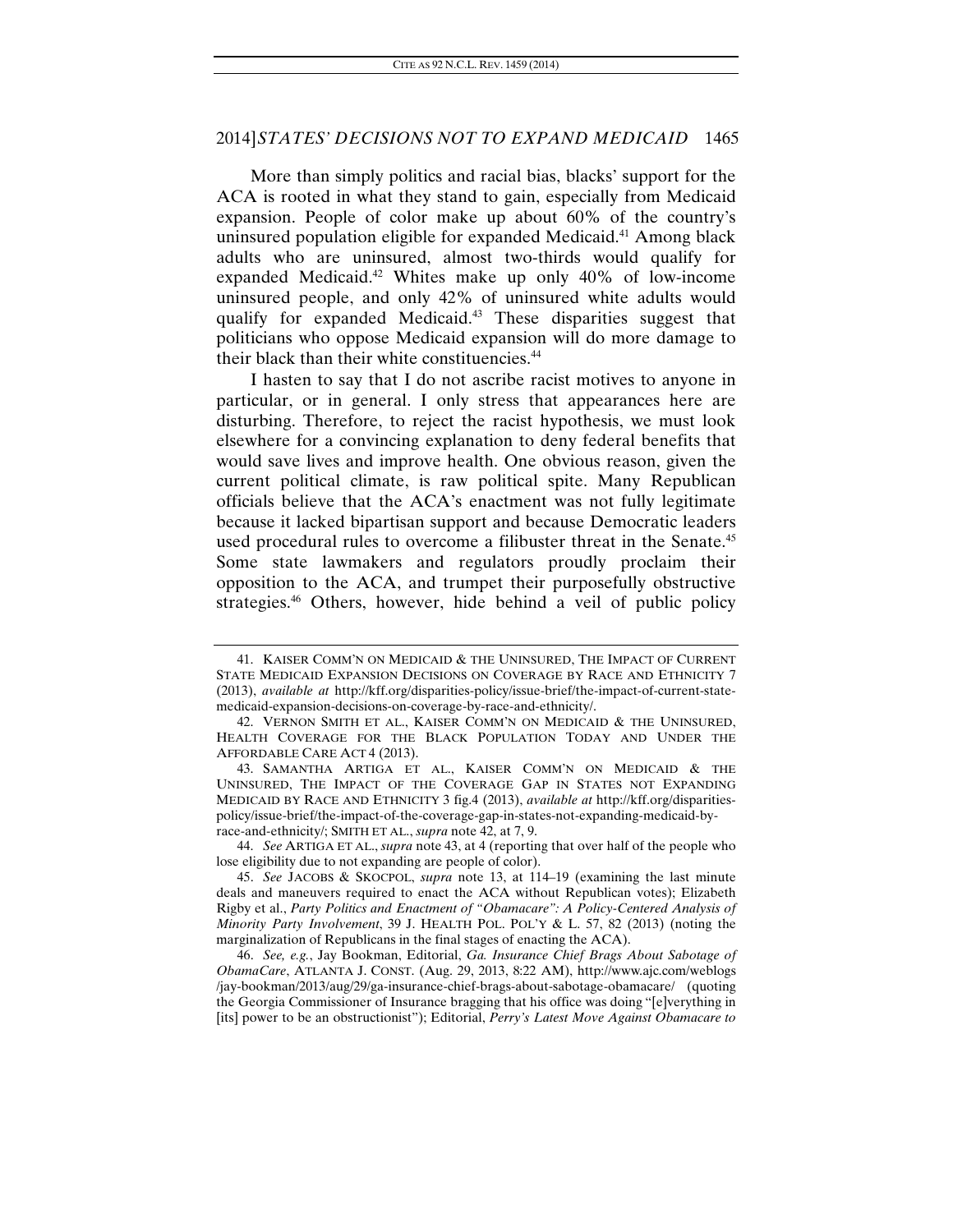neutrality.47 They claim that decisions to reject states' options under the ACA are driven by a thoughtful consideration of what is in the best interests of the states' citizenry, and not by politics.<sup>48</sup> Such claims of policy legitimacy merit closer attention—if only because their superficial logic seems appealing, or because their questionable points have been repeated so frequently.

This Article examines more closely the leading explanations given by conservative politicians and policy analysts for refusing to expand Medicaid. First, opponents argue that Medicaid is bad for patients because it pays providers too little reimbursement or suffers from other design and implementation flaws. Second, opponents argue that, despite major federal funding, Medicaid expansion is too expensive for states to undertake. Finding that both reasons lack factual foundation or plausible logic, the Article concludes that nonexpanding states appear to be motivated either by the political aim of undermining President Obama's signature domestic program, or by the rudimentary ideological aim of opposing redistribution through taxation, even to maintain health and save lives.

#### I. IS MEDICAID BAD FOR PATIENTS?

Among the troubling arguments advanced by states rejecting federal Medicaid funds, the most pernicious is that Medicaid is actually bad for its beneficiaries, or, at best, that Medicaid does no good and so is simply a waste of money.49 Some conservative policy advocates claim either that people are worse off being on Medicaid than being uninsured, or that they would be substantially better off if the government fundamentally restructured Medicaid or replaced it

*Obstruct, Not Protect*, FORT WORTH STAR-TELEGRAM (Sept. 19, 2013), http://www.startelegram.com/2013/09/18/5174184/perrys-latest-move-against-obamacare.html (identifying "roadblocks" erected by Governor Rick Perry of Texas, such as imposing new regulations on the federally trained "navigators" who volunteer to help citizens enroll in coverage).

 <sup>47.</sup> For an example of some of the reasons not to adopt the Medicaid expansion being proffered by conservative academics, see Joseph Antos, *The Medicaid Expansion Is Not Such a Good Deal for States or the Poor*, 38 J. HEALTH POL. POL'Y & L. 179 (2013).

<sup>48.</sup> *See* Elizabeth Weeks Leonard, *Crafting a Narrative for the Red State Option*, 102 KY. L.J. 381, 407–09 (2014). *See generally* Benjamin D. Sommers & Arnold M. Epstein, *U.S. Governors and the Medicaid Expansion: No Quick Resolution in Sight*, 368 NEW ENG. J. MED. 496 (2013) (exploring the views of the governors who rejected Medicaid expansion).

<sup>49.</sup> *See, e.g.*, Antos, *supra* note 47, at 182 ("[S]ometimes any coverage is worse than none."); Scott Gottlieb, *Medicaid Is Worse Than No Coverage at All*, WALL ST. J. (Mar. 10, 2011, 12:01 AM), http://online.wsj.com/news/articles/SB100014240527487047589045761 88280858303612; Avik Roy, *Why Medicaid is a Humanitarian Catastrophe*, FORBES (Mar. 2, 2011, 12:23 PM), http://www.forbes.com/sites/theapothecary/2011/03/02/why-medicaid-is-ahumanitarian-catastrophe/.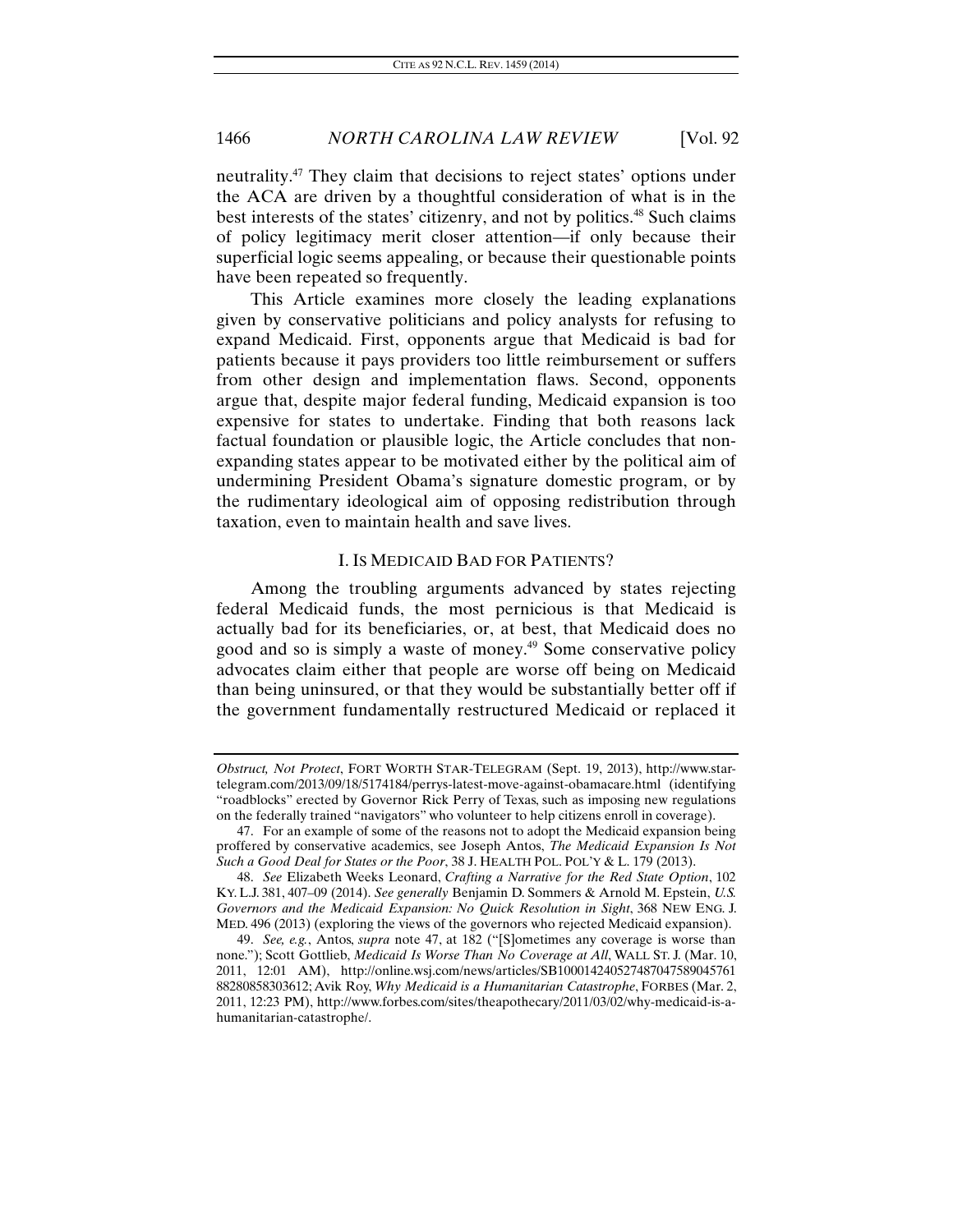with an entirely different program.<sup>50</sup> The implausible (if not preposterous) argument that people are worse off with Medicaid than with nothing at all rests on a handful of studies reporting that Medicaid patients do worse in some particular medical settings than do uninsured patients.<sup>51</sup> Highly regarded health economist Austin Frakt has thoroughly and convincingly debunked these studies, and this entire line of argument, as follows. $52$ 

Frakt explains that observational studies that compare uninsured people with those covered by Medicaid are completely inadequate for drawing conclusions about whether Medicaid coverage causes worse health.<sup>53</sup> This is because people do not sort themselves randomly between insurance conditions.<sup>54</sup> All else being equal, sick people are more likely to seek out insurance, including Medicaid.<sup>55</sup> As a result, uninsured people are, in general, substantially healthier than people with Medicaid.<sup>56</sup> Therefore, it is almost certainly spurious to conclude that Medicaid is the cause of the worse health observed in those whom it covers.

By contrast, studies that either randomly assign people between different insurance conditions or studies that carefully measure how a person's health changes once they enroll in Medicaid are much more reliable.57 These types of studies convincingly establish substantial

54. *See id*.

55. *See id.* (recognizing that social workers may help the sickest or neediest patients enroll in Medicaid and that this emphasis on helping those in need creates selection bias that confounds observational studies).

56. *See* John Holahan, *Health Status and the Cost of Expanding Insurance Coverage*, 20 HEALTH AFF. 279, 279–80 (2001).

<sup>50.</sup> *See* Roy, *supra* note 49. Governor Rick Perry of Texas, for instance, expounded that adding uninsured people to Medicaid is "not unlike adding a thousand people to the Titanic." Sommers & Epstein, *supra* note 48, at 498.

<sup>51.</sup> *See, e.g.*, Michael A. Gaglia et al., *Effect of Insurance Type on Adverse Cardiac Events After Percutaneous Coronary Intervention*, 107 AM. J. CARDIOLOGY 675, 679 (2011) (finding that "both government-sponsored insurance and no insurance, in comparison to private insurance, were associated with more adverse cardiac events").

<sup>52.</sup> *See* Austin Frakt et al., *Our Flawed but Beneficial Medicaid Program*, 364 NEW ENG. J. MED. e31(1), e31(2) (2011), *available at* http://www.nejm.org/doi/pdf/10.1056 /NEJMp1103168; Austin B. Frakt & Aaron E. Carroll, *Sound Policy Trumps Politics: States Should Expand Medicaid*, 38 J. HEALTH POL. POL'Y & L. 165, 168 (2013).

 <sup>53.</sup> Frakt et al., *supra* note 52, at e31(2).

<sup>57.</sup> *See* Heidi Allen et al., *The Oregon Health Insurance Experiment: When Limited Policy Resources Provide Research Opportunities*, 38 J. HEALTH POL. POL'Y & L. 1183, 1189–90 (2013) (explaining that random assignment ensures that researchers can reasonably attribute differences in subsequent outcomes to changes in insurance coverage "rather than differences in baseline health, income, social capital, or any other explanation").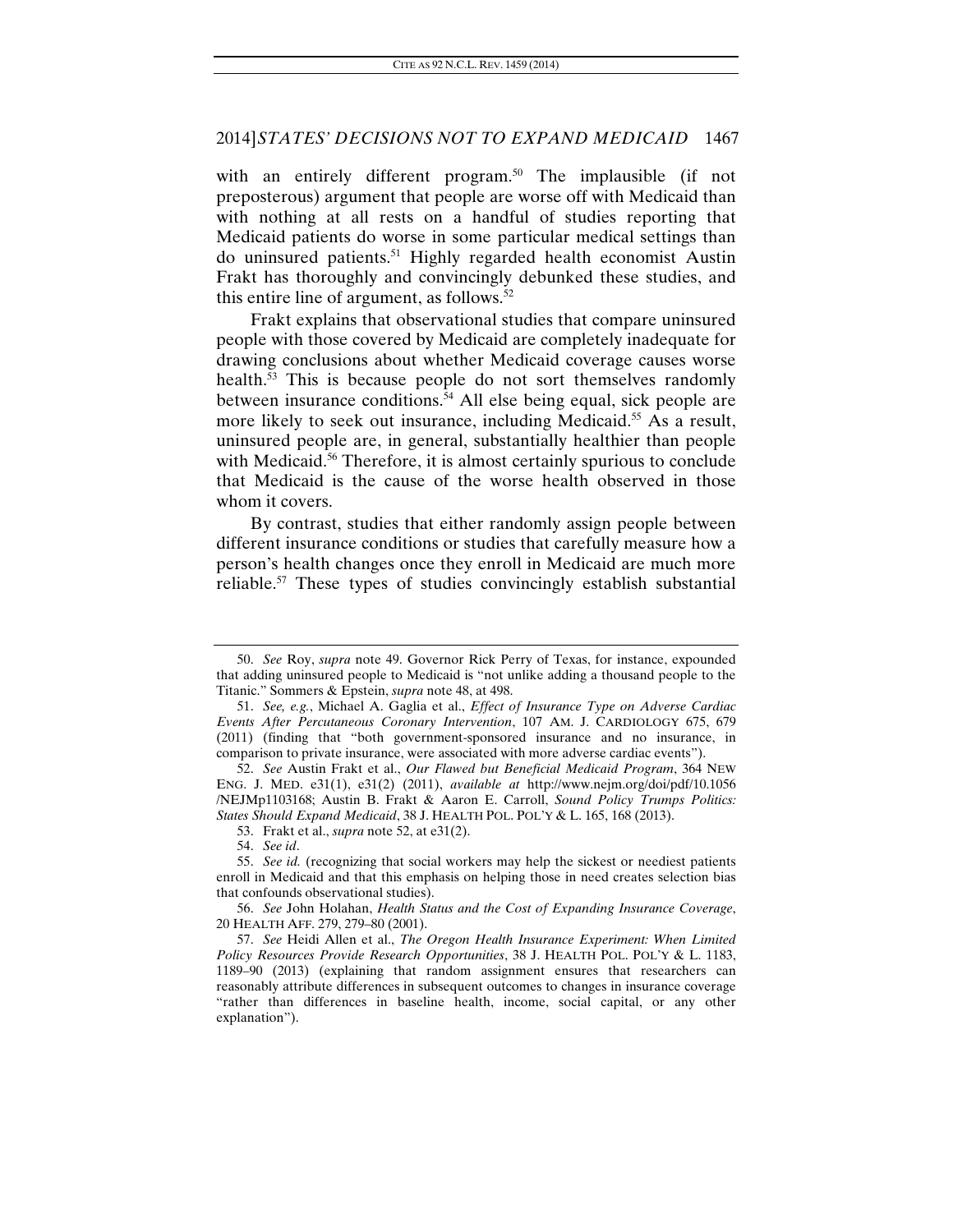health benefits from Medicaid coverage.<sup>58</sup> The most convincing study design—a randomized controlled experiment—is rarely done in major social circumstances because people are reluctant to allow important life decisions like health insurance to be made by chance.<sup>59</sup> Moreover, it is expensive to design a study that pays for peoples' insurance. The only major randomized study of health insurance ever done was conducted in the late  $1970s^{60}$  and so it has diminished relevance to many modern programs.

By good fortune (for researchers), however, Oregon recently implemented an earlier expansion of its Medicaid program in a manner that produced a natural randomized trial.<sup>61</sup> Lacking the funds to enroll everyone who was eligible, it assigned 90,000 people by lottery to 10,000 available enrollment slots.<sup>62</sup> This presented Harvard researchers with a golden opportunity to track how Medicaid patients' health changed after enrollment, compared to a virtually identical group that remained uninsured. The Oregon study is still in its early phases and so conclusive results are not yet available. After two years, substantial health improvements have not been documented through medical tests such as blood pressure and cholesterol levels.63 However, initial results show that Medicaid enrollees "are 25% more likely to indicate that they're in good, very good, or excellent health (vs. fair or poor health)" after only one year of enrollment.64 Self-reported health is not the gold standard of actual health, but it is a measure of health that has been well validated and is used widely in medical and health policy studies.<sup>65</sup>

61. *See* Allen et al., *supra* note 57, at 1183–84.

<sup>58.</sup> *See* JULIA PARADISE & RACHEL GARFIELD, KAISER COMM'N ON MEDICAID & THE UNINSURED, WHAT IS MEDICAID'S IMPACT ON ACCESS TO CARE, HEALTH OUTCOMES, AND QUALITY OF CARE? (2013), *available at* http://kff.org/medicaid/issuebrief/what-is-medicaids-impact-on-access-to-care-health-outcomes-and-quality-of-caresetting-the-record-straight-on-the-evidence/ (collecting evidence of effectiveness in the Medicaid program, including improved measures of health).

 <sup>59.</sup> In one researcher's estimation, there had been only three randomized evaluations of health insurance in the United States as of December 2013. *See* Allen et al., *supra* note 57, at 1189.

<sup>60.</sup> *See* JOSEPH P. NEWHOUSE ET AL., FREE FOR ALL? LESSONS FROM THE RAND HEALTH INSURANCE EXPERIMENT 4–5 (1993); *RAND's Health Insurance Experiment*, RAND CORP., http://www.rand.org/health/projects/hie.html (last visited May 5, 2014).

 <sup>62.</sup> *See* Katherine Baicker & Amy Finkelstein, *The Effects of Medicaid Coverage— Learning from the Oregon Experiment*, 365 NEW ENG. J. MED. 683, 684 (2011).

<sup>63.</sup> *See* Katherine Baicker et al., *The Oregon Experiment—Effects of Medicaid on Clinical Outcomes*, 368 NEW ENG. J. MED. 1713, 1719 (2013).

<sup>64.</sup> *See* Baicker & Finkelstein, *supra* note 62, at 684.

<sup>65.</sup> *See, e.g.*, Stephen Joel Coons et al., *A Comparative Review of Generic Quality-of-Life Instruments*, 17 PHARMACOECONOMIC 13, 16–18 (2000); John McSweeny & Thomas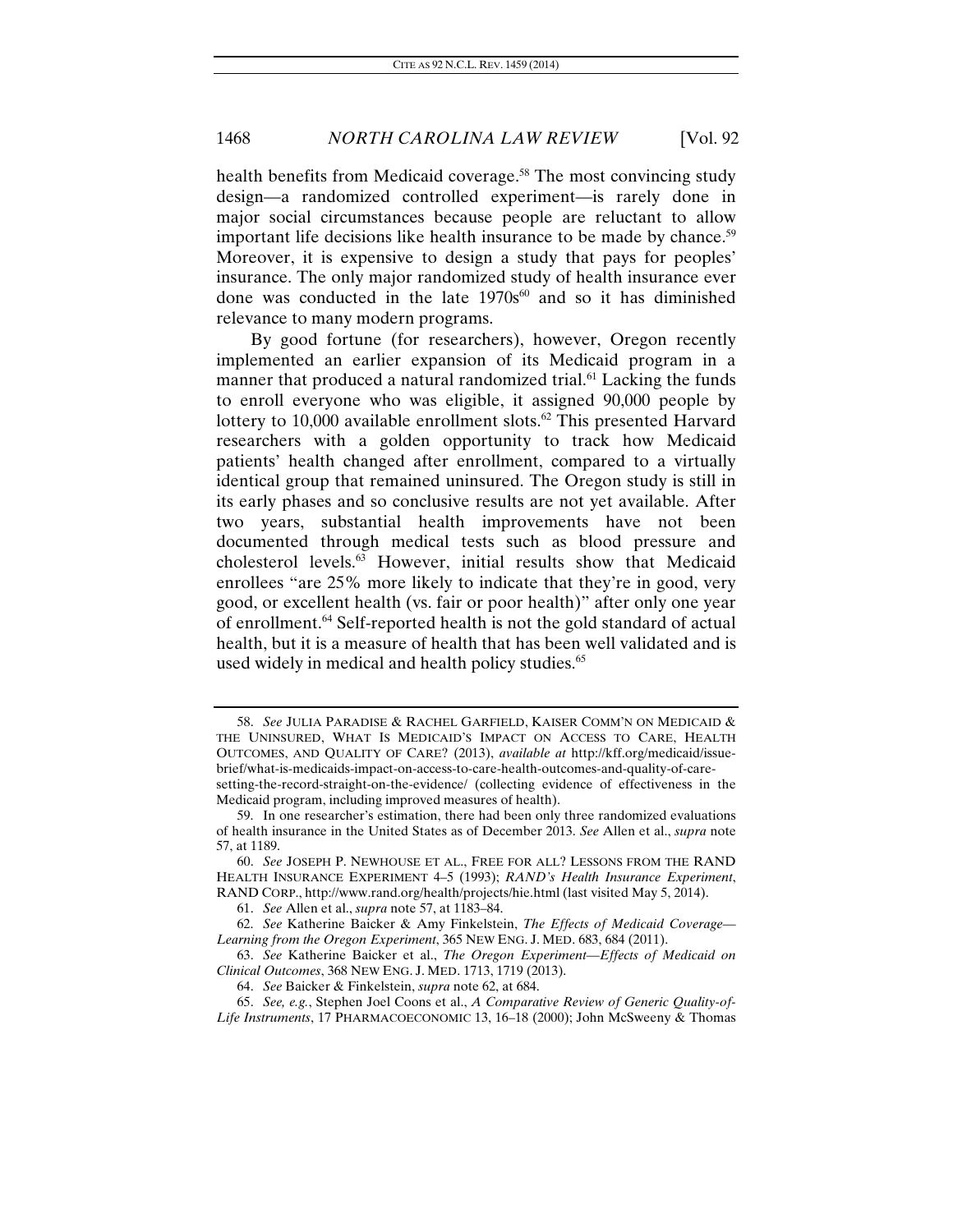Another recent well-designed study is one that measured changes in mortality following Medicaid expansion in three states (New York, Maine, and Arizona), comparing those changes to four matched neighboring states that are similar but did not expand Medicaid (Pennsylvania, New Hampshire, and Nevada/New Mexico).<sup>66</sup> This study employed a powerful differences-in-differencesin-differences analysis, which looks specifically at how the *change* in the mortality rate (rather than the absolute level of mortality) compares between states with and without a Medicaid expansion. $67$ These Harvard researchers (whose work is published in the *New England Journal of Medicine*) found that Medicaid expansions "were associated with a significant reduction in  $\ldots$  mortality.<sup>768</sup> Extrapolating these and other findings, another group of Harvard researchers calculated that states not expanding Medicaid may experience anywhere from 7,000 to 17,000 more deaths per year. $69$ 

Lacking any solid evidence for the claim of Medicaid's inferiority, some opponents shift their rhetorical tactics to argue that Medicaid does not work as well as it could. They point to various problems in Medicaid and then argue that it should not be further expanded until it is improved.<sup>70</sup> North Carolina Governor Pat McCrory, for instance, declared that "the current [Medicaid] system in North Carolina is broken and not ready to expand without great risk to the taxpayers and to the delivery of existing services to those in need. We must first fix and reform the current system" before expanding it. $71$ 

68. Sommers et al., *supra* note 66, at 1025.

 69. *See* Sam Dickman, David Himmelstein, Danny McCormick & Steffie Woolhandler, *Opting Out Of Medicaid Expansion: The Health and Financial Impacts*, HEALTH AFF. BLOG exhibit 3 (Jan. 30, 2014), http://healthaffairs.org/blog/2014/01/30 /opting-out-of-medicaid-expansion-the-health-and-financial-impacts/.

 70. *See, e.g.*, Sommers & Epstein, *supra* note 48, at 498 (noting that 38% of the governors opposing Medicaid expansion relied on the "Medicaid is a 'broken program,' harms its beneficiaries" theme in explaining their opposition).

 71. Mary Cornatzer, *McCrory Says State Not Ready for Medicaid Expansion*, NEWS & OBSERVER (Raleigh) (Feb. 12, 2013), http://www.newsobserver.com/2013/02/12/2673891

Creer, *Health-Related Quality-of-Life Assessment in Medical Care*, 41 DISEASE MONTHLY 6, 45–47 (1995).

 <sup>66.</sup> *See* Benjamin D. Sommers et al., *Mortality and Access to Care Among Adults After State Medicaid Expansions*, 367 NEW ENG. J. MED. 1025, 1025 (2012).

<sup>67.</sup> *Id.* at 1027. Comparing trends in mortality, both before and after a policy change and in states with and without the change, is more powerful than simply observing mortality rates in states with and without the policy. Other factors might cause states to differ in the absolute level of mortality, but observing only changes in mortality negates much of these hidden confounding factors. *See* EUROPEAN COMM'N, EVALSED SOURCEBOOK: METHOD AND TECHNIQUES 78–85 (2013), *available at* http://ec.europa.eu /regional\_policy/sources/docgener/evaluation/guide/evaluation\_sourcebook.pdf.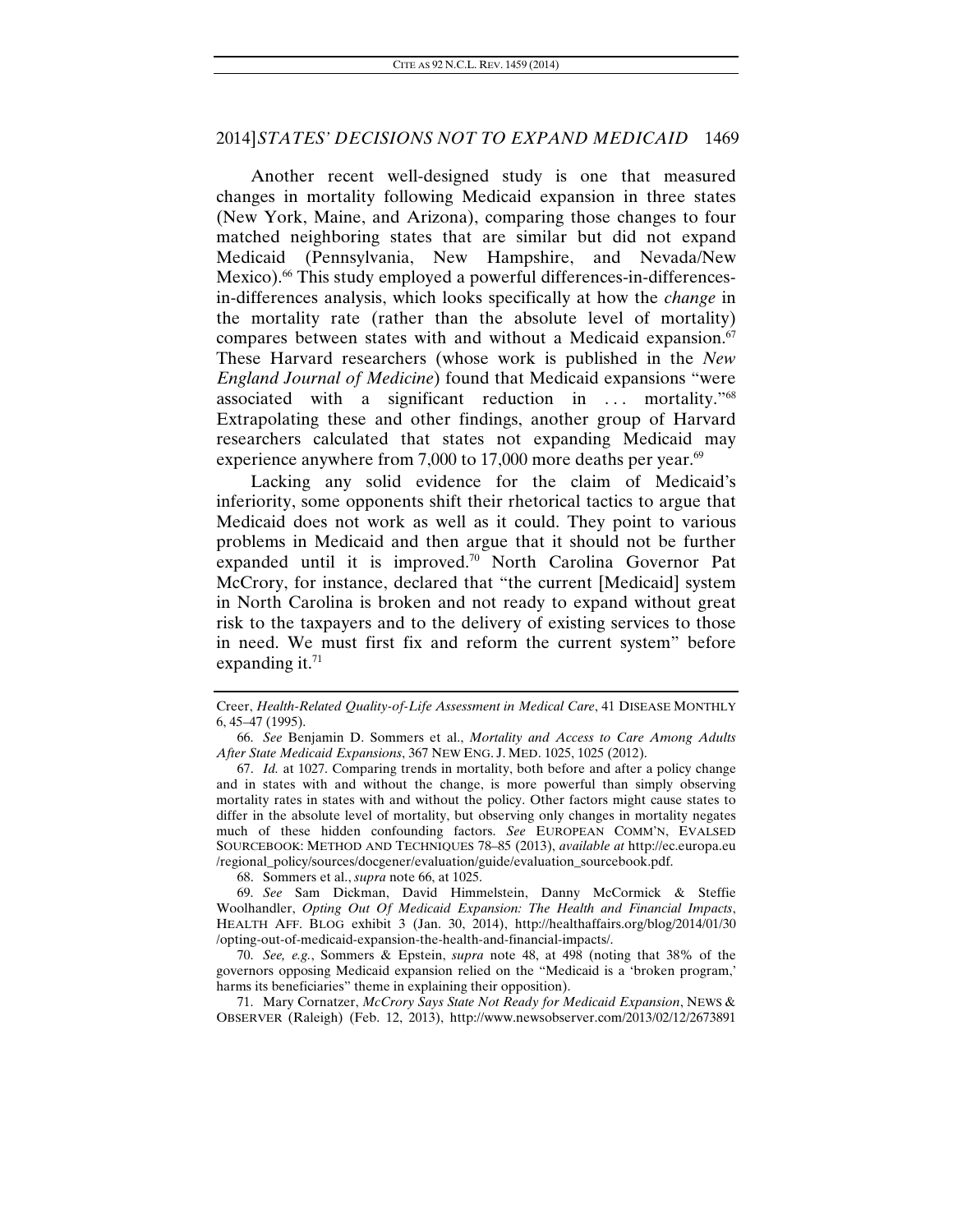Even this moderated position lacks solid logic and factual foundation. There are two obvious problems. First, parroting the conservative mantra that "Medicaid is broken and must be fixed before expanding" ignores ample evidence that Medicaid works remarkably well, considering its state of chronic underfunding.<sup>72</sup> For instance, Governor McCrory's sweeping indictment of North Carolina's Medicaid program completely ignores the fact that one component of North Carolina Medicaid, known as Community Care of North Carolina ("CCNC"), is one of the most celebrated programs in the country for coordinating care for Medicaid patients.<sup>73</sup> Ironically, the very day that Governor McCrory was insisting that the state refuse any Medicaid expansion until it establishes statewide care coordination, U.S. Senator Richard Burr of North Carolina gave CCNC an award from the national Healthcare Leadership Council to recognize its "quality and efficiency in serving the state's Medicaid population and particularly the high quality of care it delivers to patients in rural areas."74

Second, insisting that Medicaid improve before expanding commits the "nirvana fallacy" of refusing halfway measures by imagining that there is a much better, but unachievable, level of performance possible. Obviously, Medicaid, like any real-world human enterprise, is flawed in various ways and could be improved. But, these imperfections can hardly be a coherent reason to refuse an influx of additional federal funding. Whatever problems Medicaid has, they are ones that more funding most likely can help to

 74. Sarah Ovaska, *Burr in NC to Praise Medicaid Program That Gov. McCrory May Dump*, PROGRESSIVE PULSE (Apr. 3, 2013), http://pulse.ncpolicywatch.org/2013/04/03 /burr-in-nc-praising-medicaid-program-that-gov-mccrory-wants-to-reform/.

<sup>/</sup>mccrory-says-state-not-ready-for.html. The governor later called for a system of "comprehensive care entities" to be established statewide to coordinate care for Medicaid patients. *See* Matthew Burns & Bruce Mildwurf, *McCrory: Medicaid Needs to Serve Whole Patient*, WRAL.COM (Apr. 3, 2013), http://www.wral.com/mccrory-medicaid-needs-toserve-whole-patient/12298883/.

<sup>72.</sup> *See* KAISER COMM'N ON MEDICAID & THE UNINSURED, *supra* note 21, at 20–23; PARADISE & GARFIELD, *supra* note 58, at 4.

<sup>73.</sup> *See, e.g.*, KAISER COMM'N ON MEDICAID & THE UNINSURED, COMMUNITY CARE OF NORTH CAROLINA: PUTTING HEALTH REFORM IDEAS INTO PRACTICE IN MEDICAID 1 (2009), *available at* http://kff.org/health-reform/issue-brief/community-careof-north-carolina-putting-health/ (recognizing that CCNC put the ideal of a "medical home" for Medicaid enrollees into practice); Thomas C. Ricketts III & Christine Nielsen, *Policy Forum: Community Care of North Carolina*, 70 N.C. MED. J. 217, 218 (2009) (explaining that the North Carolina program is held up as a model); Doug Trapp, *Medical Homes for Medicaid: The North Carolina Model*, AM. MED. NEWS (June 20, 2011), http://www.amednews.com/article/2010 0802/government/308029947/4/ (emphasizing that CCNC is one of the oldest and largest Medicaid medical home programs in the nation).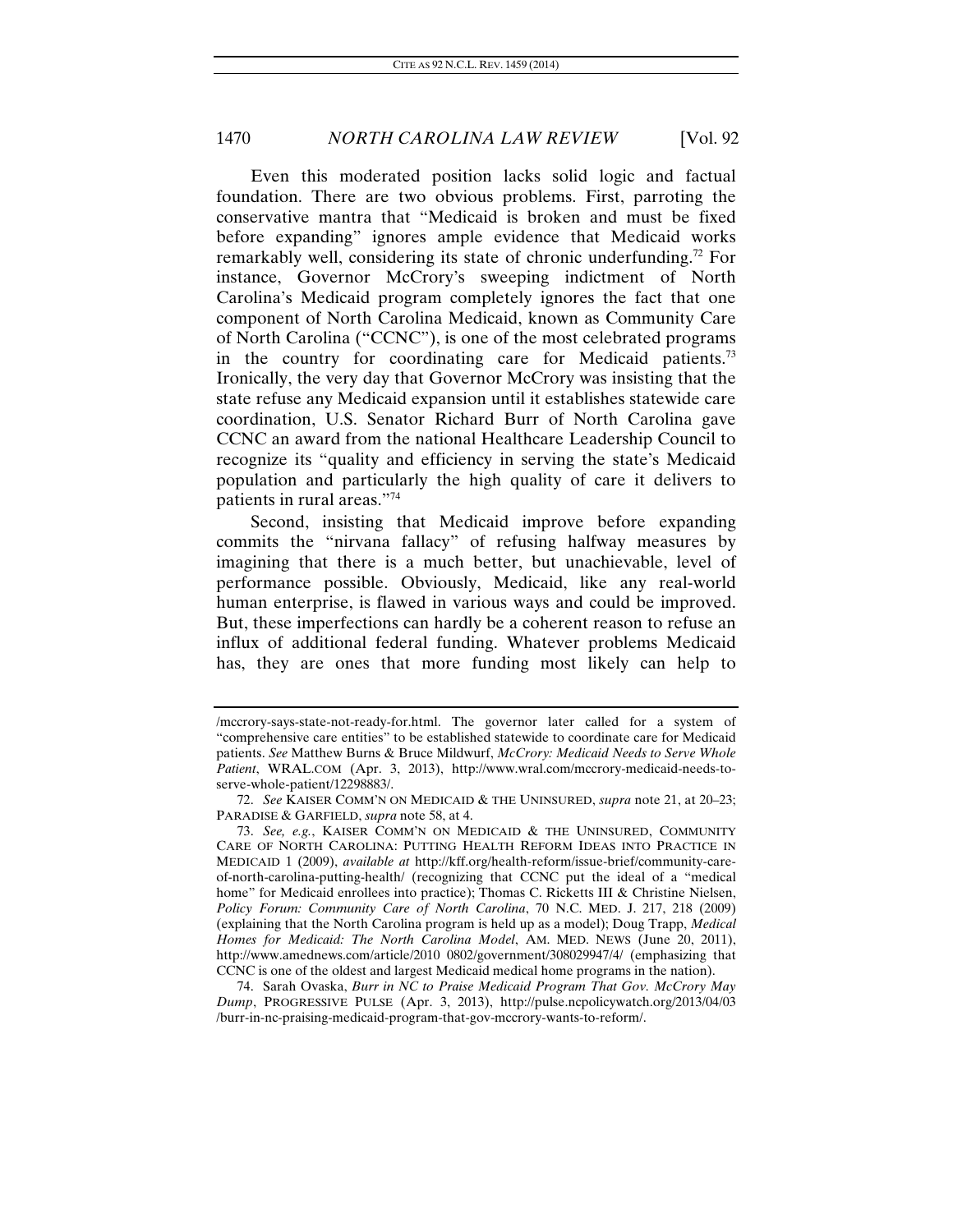improve—especially compared to the status quo of being uninsured. Even if problems remain, failure to improve is no reason to deny sick and suffering people the benefits that even unimproved Medicaid has to offer.

Certainly, Medicaid—like the rest of American medicine—has substantial room for improvement. However, it is entirely unconvincing to seize on its inevitable limitations to refuse extending Medicaid to people who desperately need access to medical care. Therefore, it is difficult to believe that the quality of Medicaid is any more than a makeweight argument by expansion opponents. Instead, their strongest ammunition is the expressed concern over the costs of expansion.

# II. HOW MUCH (IF ANYTHING) WILL MEDICAID EXPANSION COST STATES?

There are two distinct economic arguments, which this Part considers in turn: first, that the ACA's Medicaid expansion is a bad deal for states at the outset, and second, that even if the ACA's initial terms are favorable, there is a significant risk of "bait and switch" by the federal government, leaving states to pay a greater share of expansion costs in the future.

### *A. The Financial Costs and Benefits of Expansion*

There is at least surface coherence to the objection that, while Medicaid expansion might be desirable, states simply cannot afford their share of the costs. Paying only ten cents on the expansion dollar may be an excellent deal, but a 90% discount is not free, and refusing states claim they simply lack the funds to pay even their small share of the costs.75 Moreover, they argue that the actual costs far exceed their 10% portion, $\frac{76}{6}$  pointing to estimates that the ACA will cost states more than \$100 billion over the first ten years of Medicaid expansion.<sup>77</sup>

These estimates are blatantly overstated, however. They are both over-inclusive of the true cost increases and under-inclusive of the

<sup>75.</sup> *See, e.g.*, Antos, *supra* note 47, at 180.

<sup>76.</sup> *See* S. FIN. COMM. AND H. ENERGY & COMMERCE COMM., 112TH CONG., MEDICAID EXPANSION IN THE NEW HEALTH LAW: COSTS TO THE STATES 2 (Comm. Print 2011), *available at* http://energycommerce.house.gov/press-release/medicaidexpansion-health-law-cost-states-118-billion-through-2023.

<sup>77.</sup> *Id.* This committee report arrived at the \$100 billion cost by adding together all of the states' estimates of their expansion costs from fiscal year 2014 through fiscal year 2019. *See id.* at 2 n.9.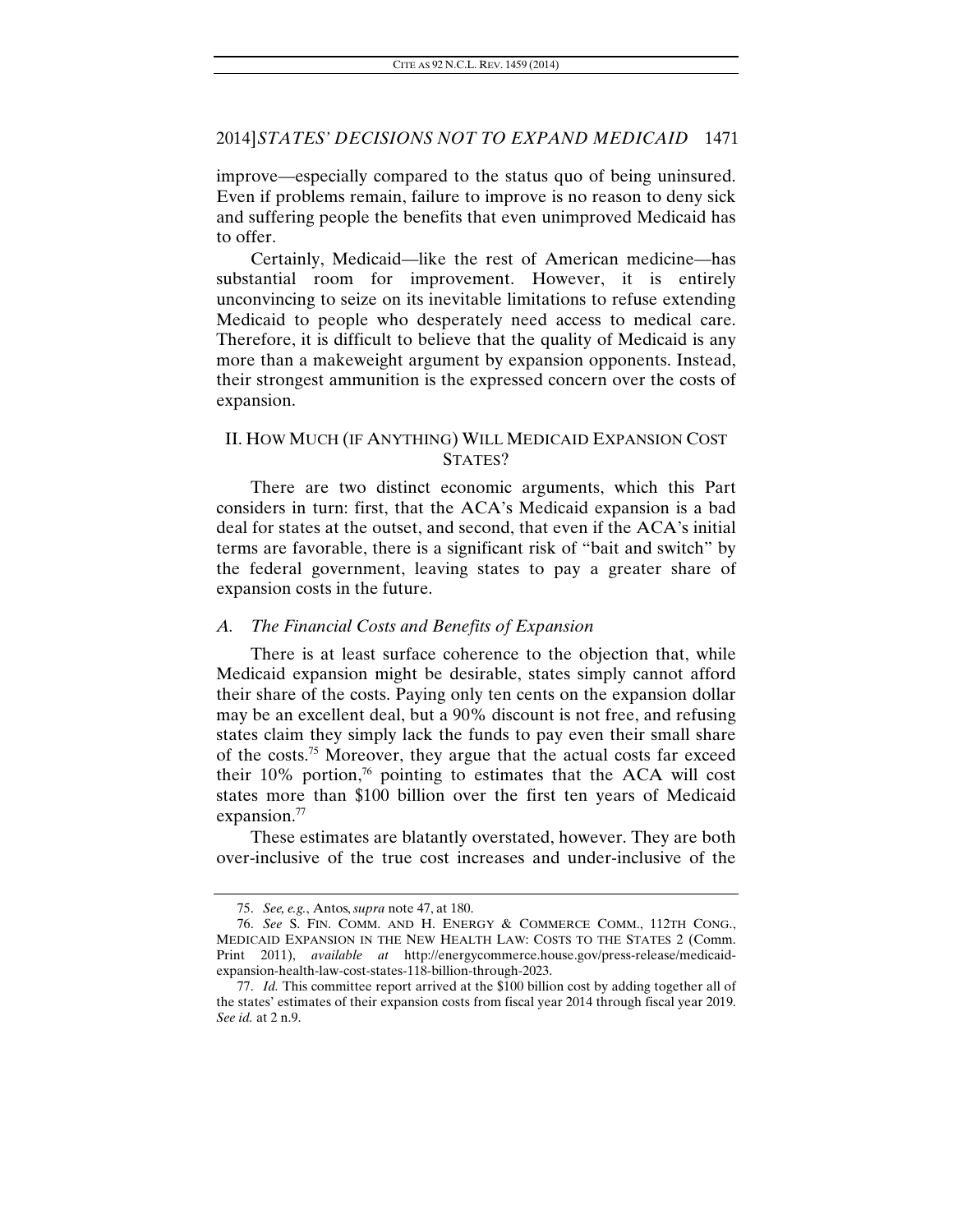true savings to expanding states.78 Some of these projections include all increased Medicaid enrollment, both under states' existing programs and under the ACA's eligibility expansion.79 Increases under existing programs are known as the "woodwork effect," meaning that people who are currently eligible but not enrolled will sign up because of outreach efforts under the new law. $80$  This woodwork effect will occur regardless of whether states expand Medicaid, as the result of screening people for eligibility under the new insurance exchanges. Therefore, any cost associated with the woodwork effect should not be considered in estimating the cost of an expansion or savings from not expanding.

When considering just the expansion population, another flaw in overinflated cost estimates is the assumption about how many of the newly eligible people will actually enroll. As just noted, a good percentage of people eligible for Medicaid do not actually enroll, for reasons such as inconvenience, lack of knowledge, and lack of motivation.81 Even though enrollment efforts will increase Medicaid uptake, enrollment will still fall significantly short of all those who become eligible.<sup>82</sup> Yet, some inflated estimates assume wildly unrealistic enrollment—sometimes as high as 100%.<sup>83</sup> Poorly done expansion estimates also wrongly assume that new enrollees will incur the same costs as those currently enrolled.<sup>84</sup> Instead, they are likely healthier, and therefore less costly, than current enrollees.<sup>85</sup>

<sup>78.</sup> *See generally* FAMILIES USA, A FAIR ACCOUNTING OF STATE COSTS FOR THE MEDICAID EXPANSION (2013), *available at* http://familiesusa2.org/assets/pdfs/medicaidexpansion/State-Costs.pdf (identifying factors analysts must consider when assessing a state's costs of expanding Medicaid, such as recording the administrative costs incurred whether the state expands Medicaid or not and the potential savings that expansion can provide).

 <sup>79.</sup> *See* STAN DORN ET AL., URBAN INST., MEDICAID EXPANSION UNDER THE ACA: HOW STATES ANALYZE THE FISCAL AND ECONOMIC TRADE-OFFS 4 (2013), *available at* http://www.urban.org/UploadedPDF/412840-Medicaid-Expansion-Under-the-ACA.pdf.

<sup>80.</sup> *See id.*

 <sup>81.</sup> *See* KAISER COMM'N ON MEDICAID & THE UNINSURED, KEY LESSONS FROM MEDICAID AND CHIP FOR OUTREACH AND ENROLLMENT UNDER THE AFFORDABLE CARE ACT 3–4 (2013), *available at* http://kff.org/medicaid/issue-brief/key-lessons-frommedicaid-and-chip-for-outreach-and-enrollment-under-the-affordable-care-act/.

 <sup>82.</sup> *See* BUETTGENS & HALL, *supra* note 16, at 5–6. 83. *See* DORN ET AL., *supra* note 79, at 3.

<sup>84.</sup> *Id.*

 <sup>85.</sup> *See* Tammy Chang & Matthew Davis, *Potential Adult Medicaid Beneficiaries Under the Patient Protection and Affordable Care Act Compared with Current Adult Medicaid Beneficiaries*, 11 ANN. FAM. MED. 406, 408 (2013).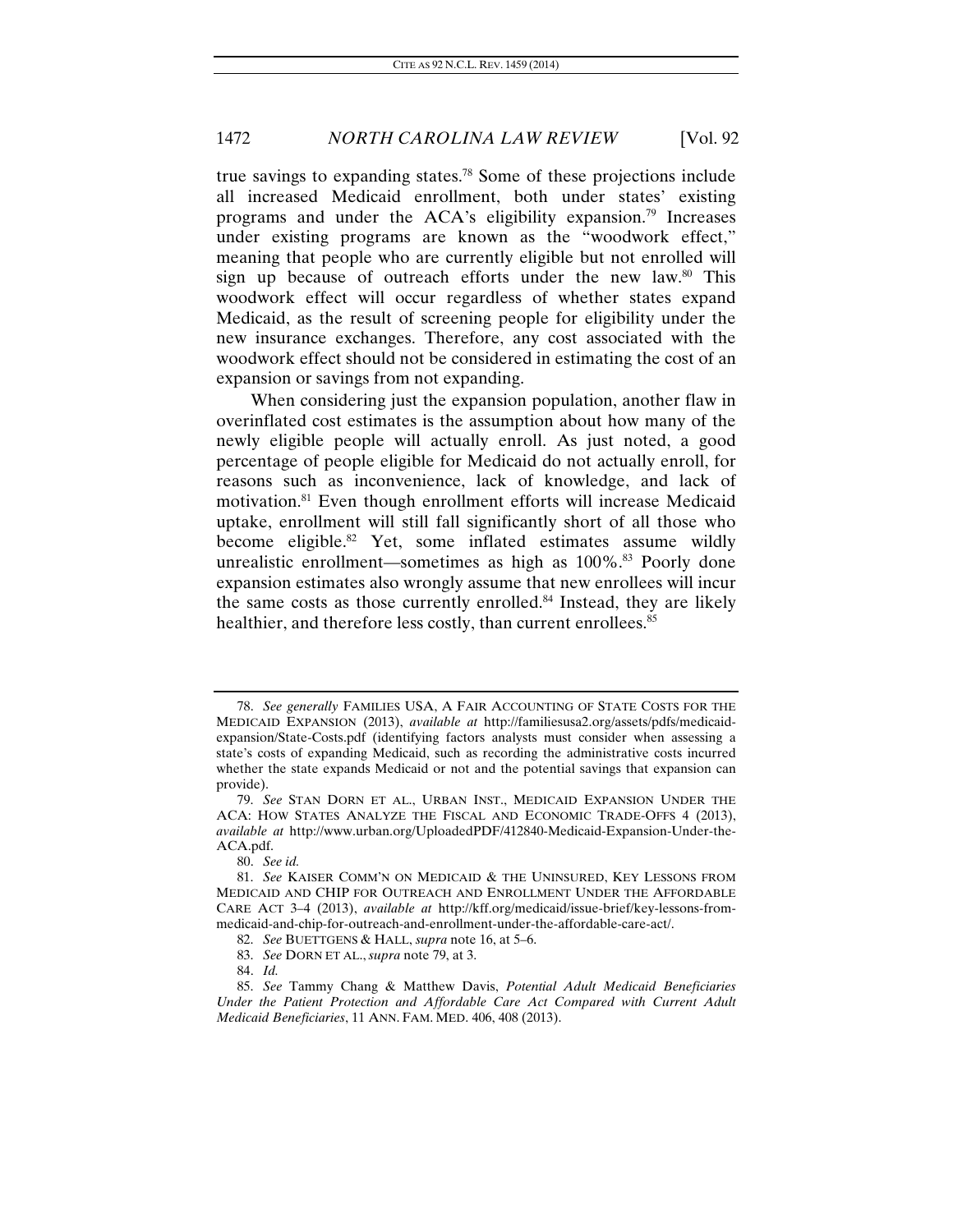Opponents also overestimate states' costs by neglecting, or greatly diminishing, entire categories of substantial savings that accrue to states from expanding Medicaid. First, people currently uninsured do not go entirely without care.<sup>86</sup> Instead, they receive some treatment from various safety-net programs and providers such as emergency rooms and public hospitals or clinics—that states and municipalities partially fund.<sup>87</sup> Increased Medicaid enrollment will diminish these current state and local expenditures for the uninsured. The same is also true for the significant amounts that states currently spend to treat prisoners, the mentally ill, and people in a variety of special programs administered by county health departments.<sup>88</sup>

Taking all of these factors into consideration, the most rigorous analyses conclude that Medicaid expansion is a net financial benefit or at worst only a very small cost—to state budgets. A nationwide analysis done by the Urban Institute (an independent think tank), using its sophisticated micro-simulation model, estimated that states overall "would save \$3.8 billion in 2016 if all expanded Medicaid."89 Because the federal contribution diminishes 10% over the first five years, this analysis reports that Medicaid expansion would eventually cost states something, but the total is a remarkably modest \$8.2 billion nationwide over ten years.<sup>90</sup> Considering that Medicaid expansion would cover more than 10 million additional people, $91$  this equates to an annual state cost of less than \$100 per person covered.

Even this minor cost is overstated, since the Urban Institute analysis considers only some of the potential savings to states from expanding Medicaid. For instance, the data sources for their analytical model do not permit precise calculation of states' savings on reduced uncompensated care for the uninsured.<sup>92</sup> However, based on reasonable and conservative estimates by these same analysts, Medicaid expansion would save states \$18.3 billion over the first six

<sup>86.</sup> *See* Mitchell H. Katz, Commentary, *Future of the Safety Net under Health Reform*, 304 JAMA 679, 679 (2010) (discussing the current "safety-net system" in place to provide health care for the uninsured).

<sup>87.</sup> *Id.*

<sup>88.</sup> *See* MATTHEW BUETTGENS ET AL., URBAN INST., CONSIDER SAVINGS AS WELL AS COSTS: STATE GOVERNMENTS WOULD SPEND AT LEAST \$90 BILLION LESS WITH THE ACA THAN WITHOUT IT FROM 2014 TO 2019, at 10 (2011), *available at* http://www.urban .org/uploadedpdf/412361-consider-savings.pdf; HOLAHAN ET AL., *supra* note 17, at 15.

 <sup>89.</sup> HOLAHAN ET AL., *supra* note 17, at 9.

<sup>90.</sup> *Id.*

<sup>91.</sup> *Id.* at 3.

 <sup>92.</sup> *Id.* at 11.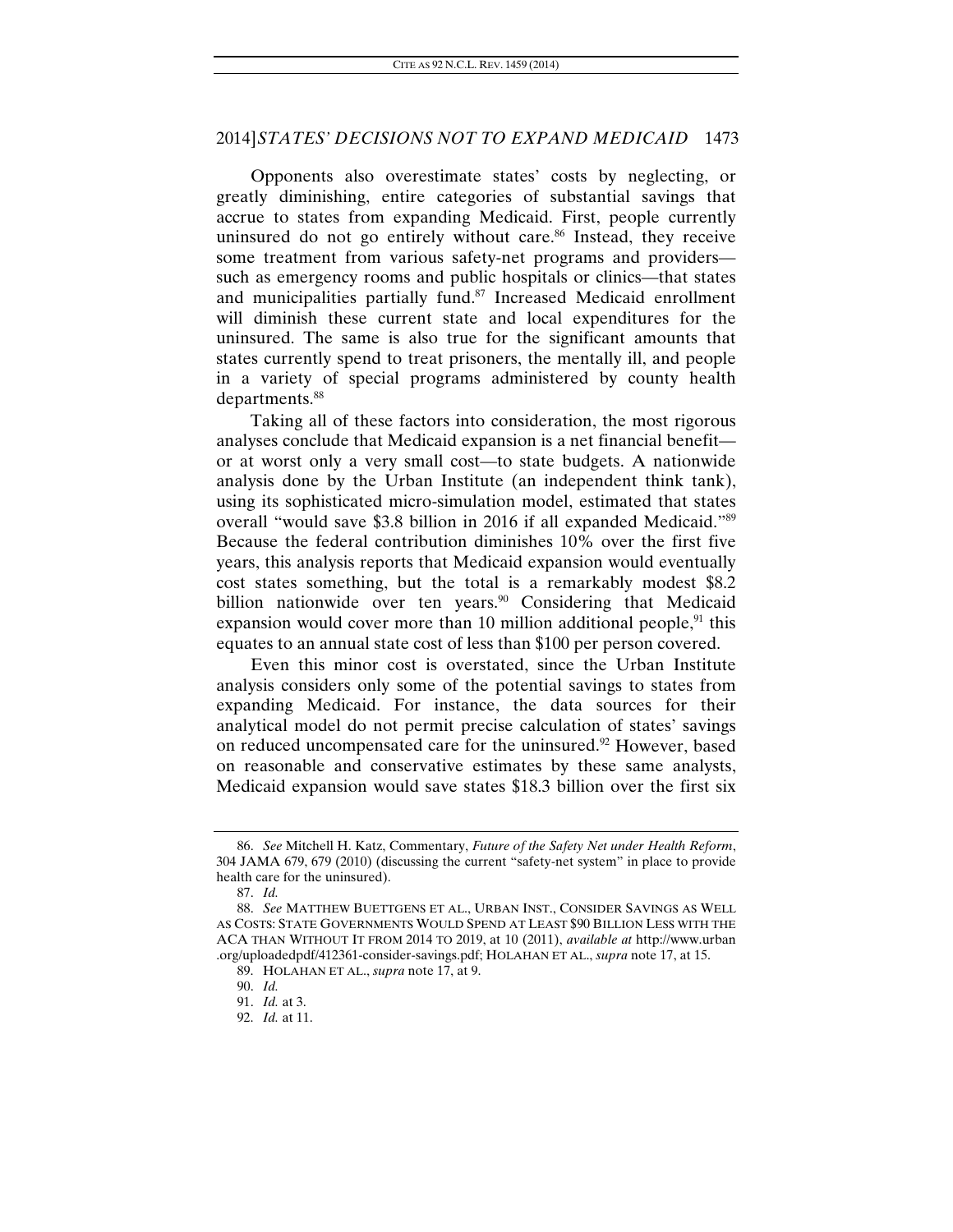years of expansion.93 Subtracting the \$8 billion ten-year cost produces a net state savings of \$10 billion.<sup>94</sup>

The Urban Institute notes that these national estimates still do not consider the full range of savings available to states.<sup>95</sup> For instance, they do not consider a range of state-specific programs whose costs Medicaid expansion would reduce or eliminate, such as public health programs for cancer screening and immunizations, mental health care, medical care for prisoners, and current Medicaid coverage that is more generous than the previous federal minimums.96 Calculating these savings requires more detailed state-specific analyses, which many states have done, with a variety of methodologies, producing a range of different results.<sup>97</sup> Reviewing these studies from ten states, the Urban Institute concluded that, in "each state where relatively comprehensive analyses of costs and fiscal gains were conducted, the net result showed that, on balance, Medicaid expansion would yield state fiscal advantages."98

An additional factor to consider is the stimulus effect of greatly increased federal Medicaid funding. States welcomed the federal funds offered under the American Recovery and Reinvestment Act of 2009 ("ARRA")99 for various public works projects because of the jobs they supported.100 New jobs have multiplicative benefits for the wider economy in that wage earners and their families purchase goods and services that support additional employment.101 Not only

98. DORN ET AL., *supra* note 79, at 7.

 99. American Recovery and Reinvestment Act of 2009, Pub. L. No. 111-5, 123 Stat. 115.

100. *See* Gabriel Chodorow-Reich et al., *Does State Fiscal Relief During Recessions Increase Employment? Evidence from the American Recovery and Reinvestment Act*, 4 AM. ECON. J.: ECON. POL., no. 3, 2012, at 118.

 101. For a basic explanation of the multiplier effect and information about the types of projects funded under the ARRA, see *Has the Stimulus Package Worked?*, CBS NEWS

<sup>93.</sup> *Id.*

<sup>94.</sup> *Id.*

<sup>95.</sup> *Id.* at 15.

<sup>96.</sup> *Id.* at 15–16.

<sup>97.</sup> *See* RANDALL R. BOVBJERG ET AL., KAISER COMM'N ON MEDICAID & THE UNINSURED, STATE BUDGETS UNDER FEDERAL HEALTH REFORM: THE EXTENT AND CAUSES OF VARIATIONS IN ESTIMATED IMPACTS, at iii (2011), *available at* http://kff.org /health-reform/issue-brief/state-budgets-under-federal-health-reform-the/. For a description of the methodology used to calculate the costs and savings of expanding Medicaid in North Carolina, see N.C. INST. OF MED., EXAMINING THE IMPACT OF THE PATIENT PROTECTION AND AFFORDABLE CARE ACT IN NORTH CAROLINA 78–86 (2013), *available at* http://lgdata.s3-website-us-east-1.amazonaws.com/docs/3166/816120 /Uninsured\_FULL-REPORT-2-13-2013.pdf. The North Carolina Institute of Medicine found that expanding Medicaid would save the state \$65 million over eight years and would cover about 500,000 people. *Id.* at 84 tbl.3.3.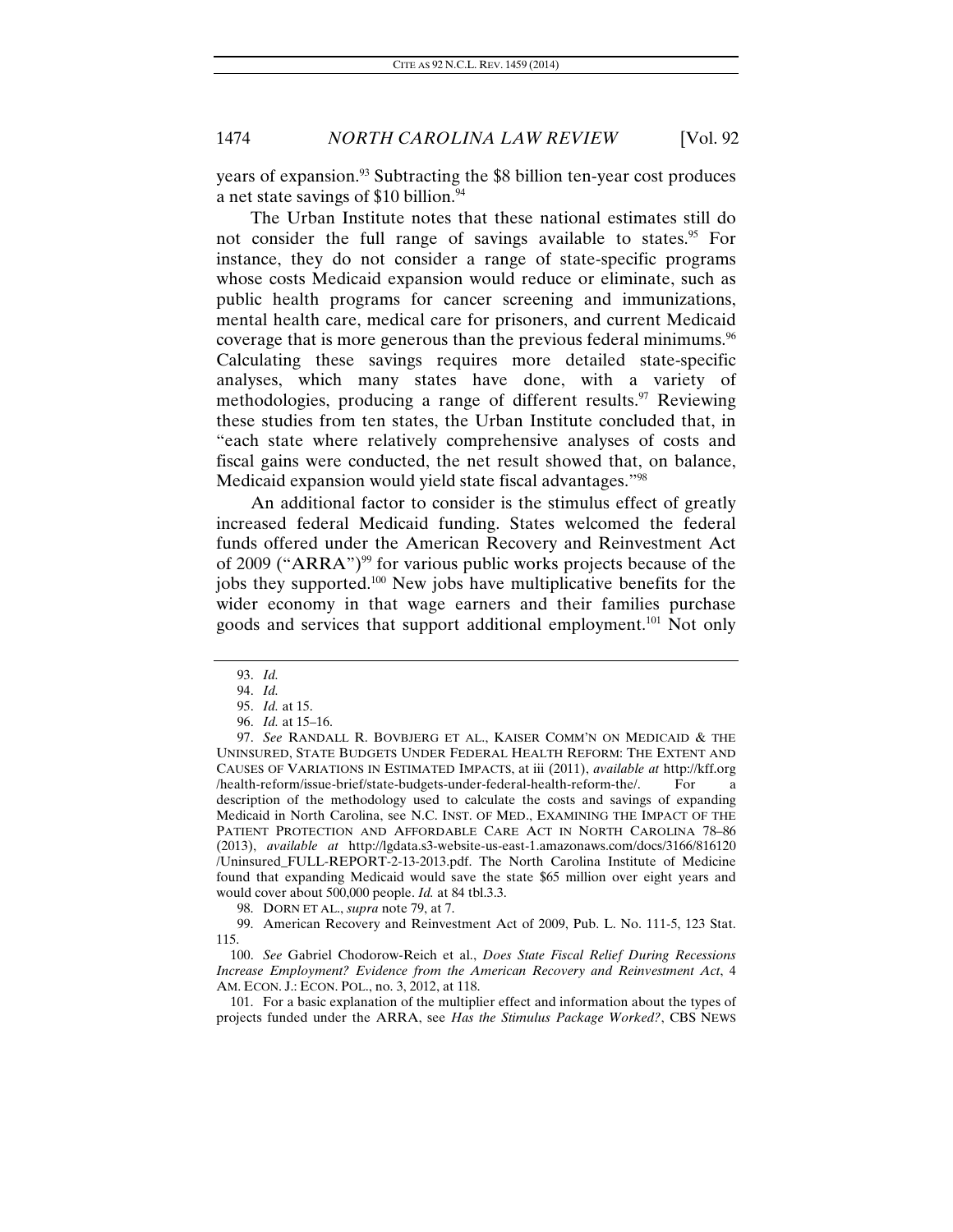does such economic stimulus provide social benefit in its own right, economic stimulus generates additional state and local tax revenue and reduces economic and social burdens that state programs must otherwise relieve.102 These economic benefits flow not only from earmarked "stimulus" funding, but also from other sources of federal spending, such as military funding, or the funds that would flow via Medicaid to hospitals, clinics, therapists, and other health service providers.103 Medicaid funding creates or supports jobs that not only fuel growth in tax revenues; these jobs create economic opportunities that help to keep people off of Medicaid in the first place.

Estimating these macroeconomic benefits for states is a complex enterprise that requires modeling many interacting variables across a social economy. Despite the inherent uncertainty, this macroeconomic modeling can be and has been done with a good degree of credibility. An analysis for North Carolina, for instance, prepared by a firm that specializes in economic modeling for a wide variety of government programs and projects throughout the country, estimated that the roughly 23,000 jobs Medicaid expansion would create in North Carolina would generate about \$1 billion a year in personal income and \$2 billion a year in increased economic output for the state.104 Based on conservative estimates of tax implications, this economic stimulus would generate roughly \$70 million of increased state revenue each year. $105$  A variety of other analysts have made similar projections in different states.<sup>106</sup> The overriding conclusion from this body of data is that states lack any economic justification for refusing to expand Medicaid; instead, they have strong economic reasons to expand.

<sup>(</sup>Sept. 17, 2009, 12:11 PM), http://www.cbsnews.com/news/has-the-stimulus-packageworked/.

<sup>102.</sup> *See* KAISER COMM'N ON MEDICAID & THE UNINSURED, THE ROLE OF MEDICAID IN STATE ECONOMIES: A LOOK AT THE RESEARCH 1 (2009), *available at*  http://kff.org/medicaid/issue-brief/the-role-of-medicaid-in-state-economies/ (stating that Medicaid supports "tens of thousands of health care providers throughout the country, including hospitals, nursing facilities, group homes, community health centers and managed care plans").

<sup>103.</sup> *See id.* (demonstrating how Medicaid dollars flow through a state's economy).

 <sup>104.</sup> *See* SCOTT NYSTROM, REG'L ECON. MODELS, INC., A CONTRAST: MODELING THE MACROECONOMIC IMPACT OF "MEDICAID EXPANSION" IN NORTH CAROLINA 10– 13 (2013), *available at* http://www.nciom.org/wp-content/uploads/2013/01/Final-App-D-REMI-North-Carolina-Medicaid-Report-1-7-13-FINAL.pdf.

<sup>105.</sup> *Id.* at 15.

 <sup>106.</sup> *See, e.g.*, DORN ET AL., *supra* note 79, at 11.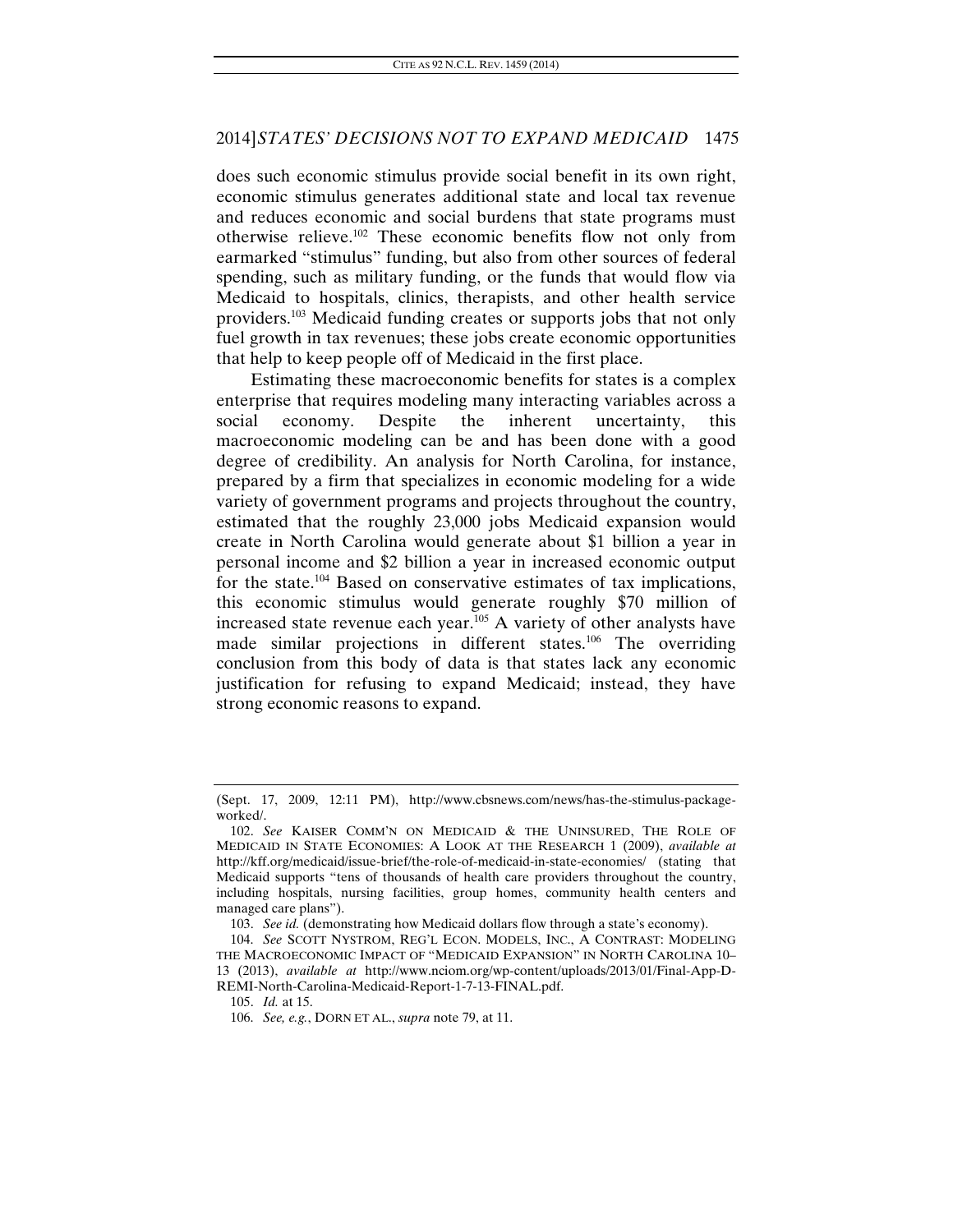#### *B. Can Expanding States Back Out Later?*

A final reason states give for refusing federal largesse is not trusting the federal government to keep its commitments to states. Even states that might very much welcome the economic benefits of Medicaid expansion at the outset claim that they worry that the federal government will renege on the deal.<sup>107</sup> Although the ACA has no sunset for its federal support of Medicaid expansion, nothing prevents Congress from changing the ACA's terms in the future. Doubters question whether Congress can afford to continue to pay for Medicaid at this initial level, and so they argue that states will have to foot more or most of the bill once Congress reduces its support. $108$ 

In theory, only the passage of time can prove these skeptics wrong about lack of congressional fortitude. Nevertheless, this "bait and switch" concern lacks sincerity. First, there is no objective basis to think that the federal government will change the ACA's financial commitment to the states—at least any time soon. Congress has never done so with Medicaid before.109 Doing so now would obviously produce a firestorm of controversy. Moreover, states can reverse their expansion decision any time they like, $110$  so they can simply scale back if Congress ever changed the terms of Medicaid expansion.

Expansion opponents respond that scaling back is not humane or politically feasible once people become accustomed to more generous Medicaid.111 But states that were willing to forgo the ACA's benefits for their low-income citizens in the first place likely would have little compunction about scaling back the expansion later, if the federal funding terms were to change. The Medicaid program has always given states broad discretion over many of its eligibility, payment, and coverage terms.112 Every year, states wrestle with how to balance the

 <sup>107.</sup> *See* Sommers & Epstein, *supra* note 48, at 498.

<sup>108.</sup> *See* Antos, *supra* note 47, at 182.

 <sup>109.</sup> *See* KAISER COMM'N ON MEDICAID & THE UNINSURED, MEDICAID FINANCING: AN OVERVIEW OF THE FEDERAL MEDICAID MATCHING RATE (FMAP) 2 (2012), *available at* http://kff.org/health-reform/issue-brief/medicaid-financing-an-overview-of-thefederal/.

 <sup>110.</sup> *See* CTRS. FOR MEDICARE & MEDICAID SERVS., FREQUENTLY ASKED QUESTIONS ON EXCHANGES, MARKET REFORMS, AND MEDICAID 11 (2012), *available at*  http://www.medicaid.gov/federal-policy-guidance/downloads/FAQ-12-10-2012- Exchanges.pdf.

 <sup>111.</sup> *See* Bobby Jindal, Editorial, *Why I Opposed Medicaid Expansion*, TIMES-PICAYUNE (New Orleans) (July 23, 2013, 11:40 AM), http://www.nola.com/opinions/index .ssf/2013/07/gov\_bobby\_jindal\_why\_i\_opposed.html.

<sup>112.</sup> *See* CTRS. FOR MEDICARE & MEDICAID SERVS., *supra* note 110, at 14.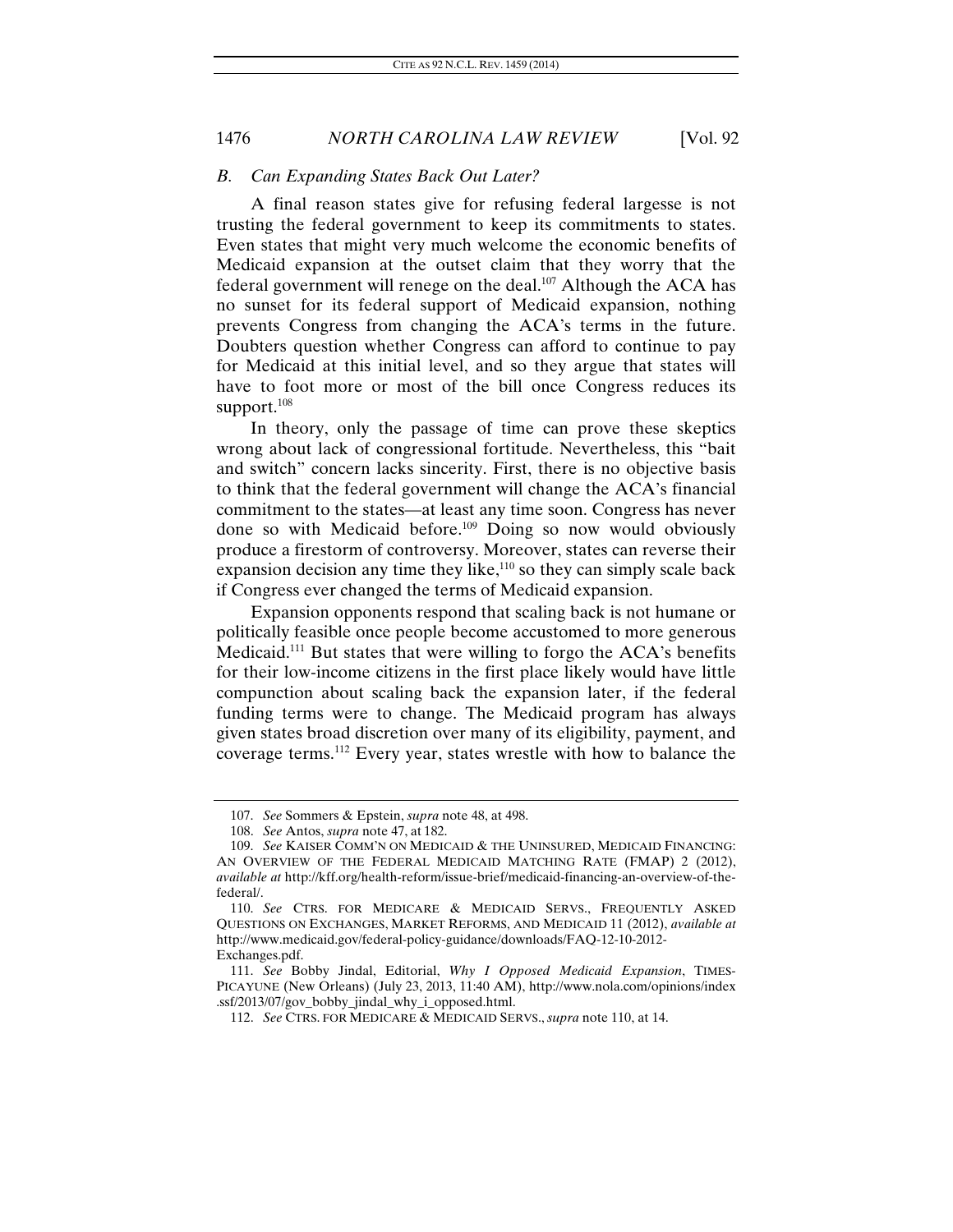needs of beneficiaries and providers with the constraints of state budgets. These tensions frequently have led states to reduce previously adopted expansions.113 In short, Medicaid is more of a rollercoaster of eligibility standards than the "roach motel" that critics claim.114 According to one count, for instance, over the 2002– 2005 period "a total of 38 states made restrictions or reductions to Medicaid eligibility in at least one of those four years,"115 which another source estimates caused over a million people to lose coverage.116 There is no reason in either principle or practical politics that states cannot do so again in the future. $117$ 

#### **CONCLUSION**

Considering the patent weaknesses of the stated arguments for not expanding Medicaid, what has convinced conservative lawmakers and policy leaders to purposefully continue the suffering and premature deaths of millions of citizens? The evidence entirely fails to support policy arguments that Medicaid is worse than having no insurance or that expansion would cost states tremendous amounts of

 116. JUDITH SOLOMON, CTR. ON BUDGET AND POLICY PRIORITIES, REPEALING HEALTH REFORM'S MAINTENANCE OF EFFORT PROVISION COULD CAUSE MILLIONS OF CHILDREN, PARENTS, SENIORS, AND PEOPLE WITH DISABILITIES TO LOSE COVERAGE 1 (2011), *available at* http://www.cbpp.org/files/2-10-11health.pdf.

 <sup>113.</sup> For analysis of how competing factors have pushed state governments to expand and contract Medicaid coverage and eligibility over the past three decades, see Joel C. Cantor et al., *States' Commitment to Medicaid Before the Affordable Care Act*, 50 INQUIRY 71, 73–74 (2013); Teresa A. Coughlin et al., *State Responses to the Medicaid Spending Crisis: 1988 to 1992*, 19 J. HEALTH POL. POL'Y & L. 837, 854 (1994); Thad Kousser, *The Politics of Discretionary Medicaid Spending, 1980–1993*, 27 J. HEALTH POL. POL'Y & L. 639, 647 (2002).

 <sup>114.</sup> Editorial, *New Medicaid's Roach Motel*, WALL ST. J., Mar. 16, 2013, at A12.

 <sup>115.</sup> VERNON SMITH ET AL., KAISER COMM'N ON MEDICAID & THE UNINSURED, THE CONTINUING MEDICAID BUDGET CHALLENGE: STATE MEDICAID SPENDING GROWTH AND COST CONTAINMENT IN FISCAL YEARS 2004 AND 2005, at 26 (2004), *available at* http://kaiserfamilyfoundation.files.wordpress.com/2013/01/the-continuingmedicaid-budget-challenge-state-medicaid-spending-growth-and-cost-containment-infiscal-years-2004-and-2005-results-from-a-50-state-survey.pdf.

 <sup>117.</sup> Indeed, states' willingness to scale back Medicaid coverage to meet budget constraints is the reason that Congress included in the ACA a "maintenance of eligibility" provision that required states to avoid any such cutbacks prior to Medicaid expansion taking effect. *See* KAISER COMM'N ON MEDICAID & THE UNINSURED, UNDERSTANDING THE MEDICAID AND CHIP MAINTENANCE OF ELIGIBILITY REQUIREMENTS 1 (2012), *available at* http://kff.org/health-reform/fact-sheet/understanding-the-medicaid-and-chipmaintenance-of/ (explaining that, without this requirement, "more states would have made coverage reductions due to budget pressures"); *see also* CONG. BUDGET OFFICE, COST ESTIMATE: H.R. 1683 STATE FLEXIBILITY ACT 3 (2011), *available at* http://www.cbo.gov /sites/default/files/cbofiles/ftpdocs/121xx/doc12184/hr1683.pdf (estimating that eliminating this requirement would result in states dropping 400,000 people from Medicaid).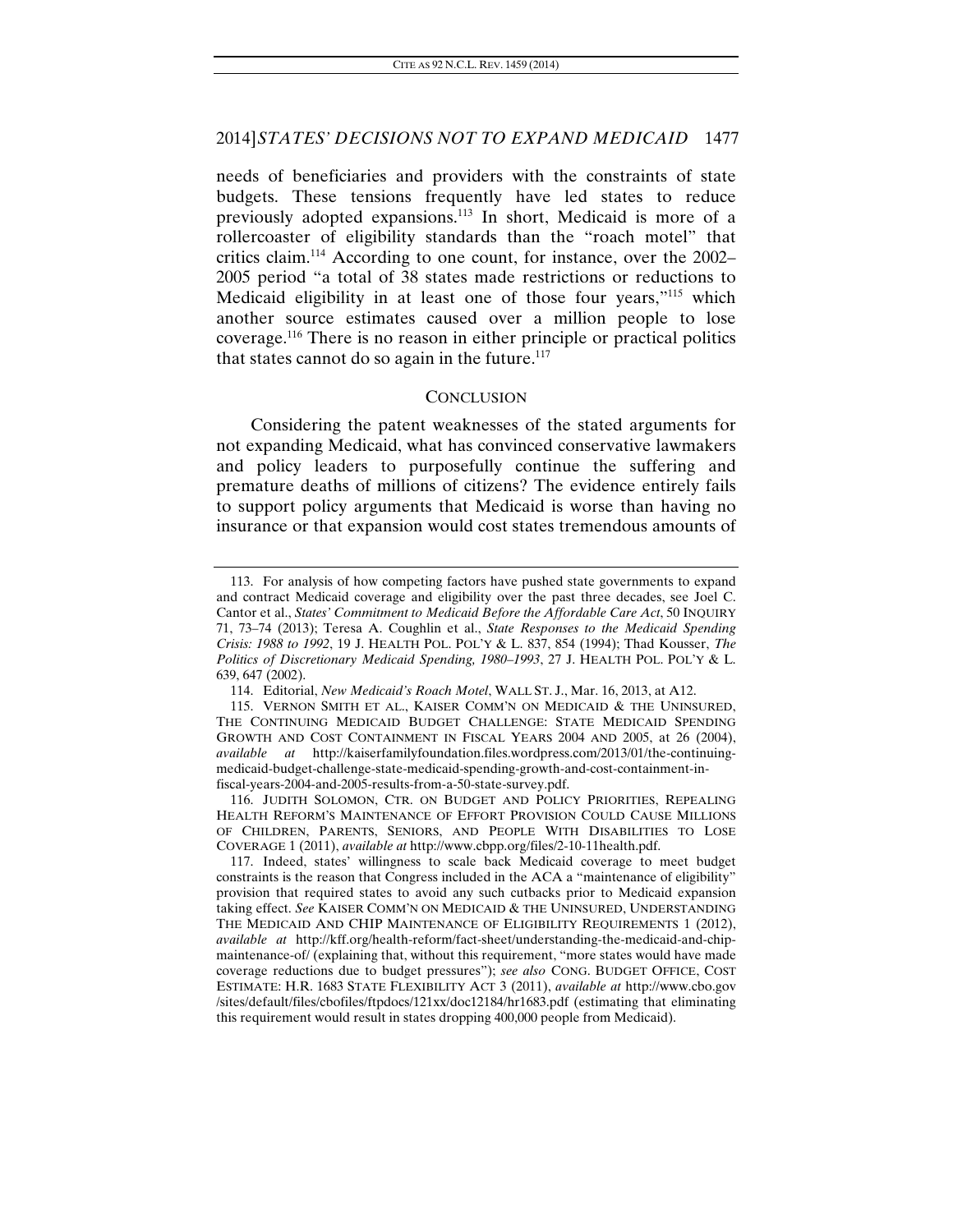money. Thus, it is difficult to avoid the conclusion that the main motivation for refusing Medicaid expansion is basely political. Opposition to the ACA is an article of political faith among those who oppose President Obama and the Democratic leadership in Congress. Many conservatives have run their federal political races on a pledge to repeal "Obamacare."118 In addition, refusing Medicaid funds is part of a two-pronged strategy of some conservative leaders to undermine the ACA at the state level<sup>119</sup>—the other being to cede to the federal government the authority to establish insurance exchanges and regulate local insurance markets.<sup>120</sup> Opponents urge these sacrificial tactics because the ACA is President Obama's signature domestic achievement, and so undermining "Obamacare" at any cost is seen as a prime strategy to weaken his political standing.<sup>121</sup> State-level Republicans see political advantage in aligning with these national opposition forces, or they fear the political costs of helping to implement any part of this new national law.122

Aside from crass political motivation (that some might think is racially tinged), obstinate ideology is the only other possible justification for the stubborn refusal of federal funds in the face of compelling evidence that Medicaid expansion will cost states little or nothing. Despite the potential to improve health for millions, conservative leaders simply object in principle to accepting more federal funds with any strings attached. As Patrick Henry reminded us, points of principle certainly can be worth dying for, or allowing

 120. One purely strategic reason for conservative states to cede this control to the federal government was the legal argument that, due to a glitch in the ACA's drafting, people can qualify for the premium tax subsidy only by enrolling through a state-based exchange and not through the federal fallback exchange. However, a federal court in the District of Columbia rejected this argument, ruling that Congress intended to make premium tax credits available through both state-run and federally facilitated health care exchanges. *See* Halbig v. Sebelius, CV 13-0623, 2014 WL 129023, at \*1, \*18 (D.D.C. Jan. 15, 2014).

<sup>118.</sup> *See, e.g.*, Adele Hampton, *Romney Campaign: 'Day One, Job One, Repeal ObamaCare*,*'* HILL (June 28, 2012, 9:22 PM), http://thehill.com/video/campaign/235499 romney-campaign-day-one-job-one-repeal-obamacare.

<sup>119.</sup> *See, e.g.*, Michael F. Cannon, *Obamacare Is Still Vulnerable*, NAT'L REV. ONLINE (Nov. 9, 2012, 4:00 AM), http://www.nationalreview.com/articles/333040/obamacare-stillvulnerable-michael-f-cannon; Veronique de Rugy, *The Next Step: Four Ways to Fight Obamacare*, NAT'L REV. ONLINE (Oct. 21, 2013, 5:33 PM), http://www.nationalreview .com/corner/361803/next-step-four-ways-fight-obamacare-veronique-de-rugy; Michael Tanner, *The States Resist Obamacare*, NAT'L REV. ONLINE (July 4, 2012, 12:00 AM), http://www.nationalreview.com/articles/304729/states-resist-obamacare-michael-tanner.

<sup>121.</sup> *See* Weisman & Stolberg, *supra* note 14.

<sup>122.</sup> *See, e.g.*, Antos, *supra* note 47, at 180 (speculating that governors who choose to expand Medicaid "stand a good chance of being thrown out of office in the next election").